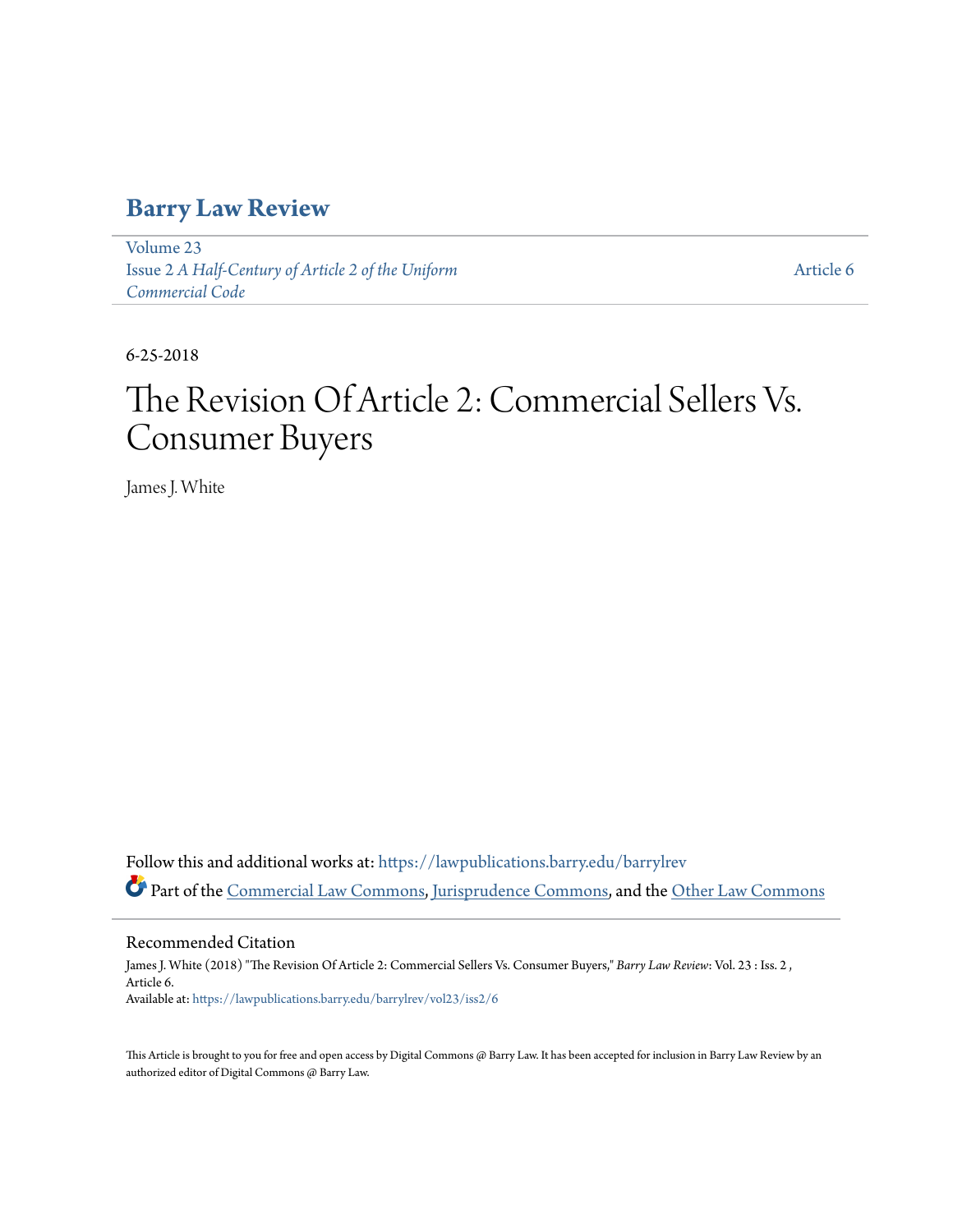# **THE REVISION OF ARTICLE 2: COMMERCIAL SELLERS VS. CONSUMER BUYERS**

#### *James J. White\**

1

Consumer protection law is a periodic but persistent rash on the skin of commercial law. Like such a rash, consumer protection law occasionally flares up but then goes back into remission, yet the virus that causes it is never extinguished. We currently have a blossoming of the rash in the form of anti-arbitration (really pro-class action) and similar rules from the Consumer Finance Protection Bureau<sup>1</sup> (CFPB) and more extensive rules from the American Law Institute (ALI) in the form of a Restatement of the Law of Consumer Contracts.<sup>2</sup>

The current actions by the ALI and the CFPB were preceded by the Uniform Consumer Credit Code (UCCC), promulgated by the Uniform Law Commission<sup>3</sup> (the "Commission") in 1968.<sup>4</sup> The UCCC was not successful; it was adopted by only eleven states and was itself overshadowed by an unauthorized and more radical draft issued by the National Consumer Law Center at Boston College.<sup>5</sup> The dismal showing of the UCCC — thought to be too tame by the consumer advocates and too radical by the Uniform Law Commissioners — diminished the Commission's taste for consumer legislation.

Since 1968 the Commission has never intentionally stepped between the consumer advocates and their commercial critics. The story I tell here is the Commission's *unintentional* stumble into the fight between consumers and commercial sellers from 1988 to 2011 when it was trying to revise Article 2 of the Uniform Commercial Code (UCC). Understand how the Commission differs from the CFPB and the ALI. It is only a modest exaggeration to say that the CFPB answers to no one. Wishing the CFPB to be free to promulgate rules that would anger the constituents of conservative and moderate members of Congress, the liberal drafters of the law that governs the CFPB took pains to immunize the CFPB from congressional control.

<sup>\*</sup> Robert A. Sullivan Professor of Law Emeritus at The University of Michigan Law School and Emeritus member of the Permanent Editorial Board for the U.C.C.

<sup>1.</sup> 12 CFR § 1040.4. (2017), *repealed by* Consumer Financial Protection Bureau, 82 Fed. Reg. 55,500 (Nov. 22, 2017) (to be codified at 12 C.F.R. pt. 1040) (the CFPB's anti-arbitration regulation for consumer financial products and services has been nullified by Public Law No: 115-74 (passed 11/01/2017)).

<sup>2.</sup> To the uninitiated, the battle will appear to be over arbitration clauses, for the commercial sellers attempt to bar class actions by requiring that claims be asserted in individual arbitrations, but these clauses do not arise from sellers' affection for arbitration; they come in that form only because requiring individual arbitration is the most convenient way to prohibit class actions. *See* RESTATEMENT OF THE LAW, CONSUMER CONTRACTS (AM. LAW INST. (2017).

<sup>3.</sup> Also known as the National Conference of Commissioners on Uniform State Law (NCCUSL). *See About the ULC*, UNIF. L. COMM'N, http://www.uniformlaws.org/Narrative.aspx?title=About%20the%20ULC (last visited Apr. 8, 2018).

<sup>4.</sup> Kathleen Patchel, *Interest Group Politics, Federalism and the Uniform Laws Process: Some Lessons from the Uniform Commercial Code*, 78 MINN. L. REV. 83, 125 (1993).

<sup>5.</sup> *Id.* at 125 n.193.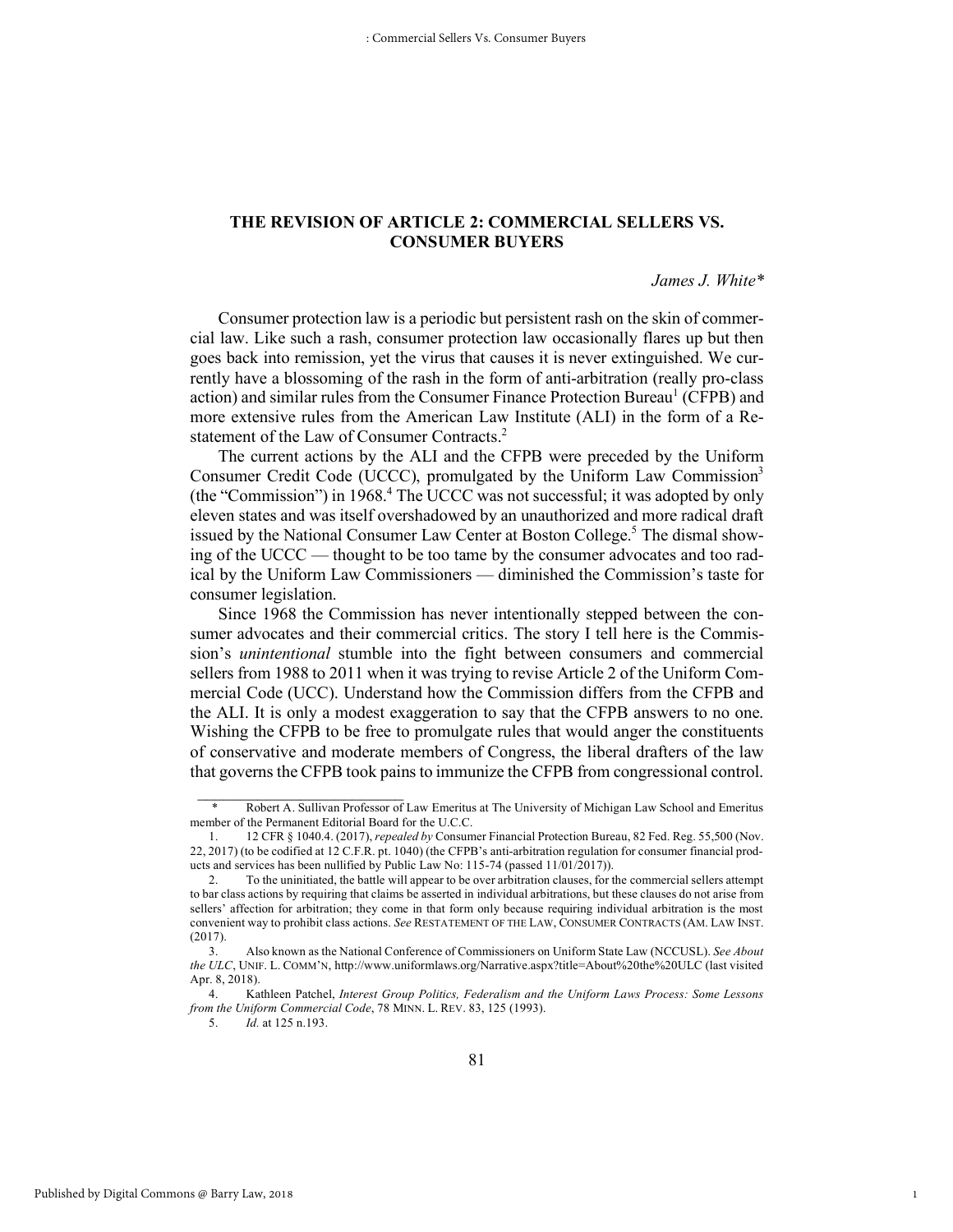First, its director holds his position, not at the sufferance of the President of the United States or any other official, but as long as he does not give cause for removal.<sup>6</sup> Second, the CFPB's funds do not come through the regular appropriation process but through the Federal Reserve; therefore, angry congressmen and senators cannot turn off the flow. <sup>7</sup> And, finally, the Director does not face the inconvenience that other agencies do where there are several commissioners and a requirement that each political party have some representation.<sup>8</sup>

The ALI is also beyond the reach of Congress and the executive branch of government; the ALI answers only to itself. The existing members appoint new members without any influence from outside.<sup>9</sup> Its principal product is Restatements of the Law. The Restatements are not submitted for adoption by either the Congress or the state legislatures. They achieve whatever power and influence they enjoy from their citation in judicial opinions, and, to a lesser extent, by citation in scholarly writing.<sup>10</sup> The Restatement (Second) of Contracts, for example, has achieved wide influence, but it is the exception, for most Restatements have failed to catch the eye of the courts or the interest of the academics.

Unlike the CFPB (where the reign of the first King, Richard Cordray, just ended with his abdication) or the ALI, the Commission is a democratic organization. First, its members are chosen by state governors or by some other state body.<sup>11</sup> Second, the Commission's product is uniform laws that are intended to be adopted by state legislatures. <sup>12</sup> Most of the uniform laws proposed by the Commission have not been enacted by even half the states, $13$  so the legislatures are not just a rubber stamp. The Commission must always keep the state legislative preferences in mind.

#### **ARTICLE 2 REVISION 1988–2003**

The Article 2 project started with the appointment of a "study group" to determine the need for a revision.<sup>14</sup> That group of nine members<sup>15</sup> published its Preliminary Report on March 1, 1990.<sup>16</sup> The Report discusses unconscionability and other issues thought to impinge on consumers' issues, but finding Article 2 to be "primarily, a commercial statute," it "endorsed" a "relatively neutral approach to consumer

 $\frac{1}{2}$  ,  $\frac{1}{2}$  ,  $\frac{1}{2}$  ,  $\frac{1}{2}$  ,  $\frac{1}{2}$  ,  $\frac{1}{2}$  ,  $\frac{1}{2}$  ,  $\frac{1}{2}$  ,  $\frac{1}{2}$  ,  $\frac{1}{2}$  ,  $\frac{1}{2}$  ,  $\frac{1}{2}$  ,  $\frac{1}{2}$  ,  $\frac{1}{2}$  ,  $\frac{1}{2}$  ,  $\frac{1}{2}$  ,  $\frac{1}{2}$  ,  $\frac{1}{2}$  ,  $\frac{1$ 6. 12 U.S.C.  $\S$  5491(c)(3) (2012).<br>7. 12 U.S.C.  $\S$  5497(a)(1) (2012).

<sup>12</sup> U.S.C. § 5497(a)(1) (2012).

<sup>8.</sup> *See, e.g.,* 15 U.S.C. § 78d(a) (2012) (requiring that no more than three of the five members of the Securities and Exchange Commission may be members of the same political party).

<sup>9.</sup> Allen Schwartz & Robert E. Scott, *The Political Economy of Private Legislature*, 143 U. PA. L. REV. 595, 600 (1995).

<sup>10.</sup> *See id.* ("Promulgation is a recommendation to courts to adopt sections of the restatement in the process of common-law adjudication.").

<sup>11.</sup> James J. Brudney, *Mediation and Some Lessons from the Uniform State Law Experience*, 13 OHIO ST. J. ON DISP. RESOL. 795, 797 (1998).

<sup>12.</sup> *Id.* at 796-97, 799.

<sup>13.</sup> Schwartz & Scott, *supra* note 9, at 602.

<sup>14.</sup> *See* Richard E. Speidel, *Symposium on Revised Article 1 and Proposed Revised Article 2 of the Uniform Commercial Code: Introduction to Symposium on Proposed Revised Article 2*, 54 S.M.U. L. REV. 787, 789 (2001). 15. Of which I was a member. *PEB Study Group Uniform Commercial Code Article 2 Preliminary Report*,

Permanent Editorial Bd. For the Unif. Commercial Code, (1990) [hereinafter *Preliminary Report*].

<sup>16.</sup> *Id.* at Introduction.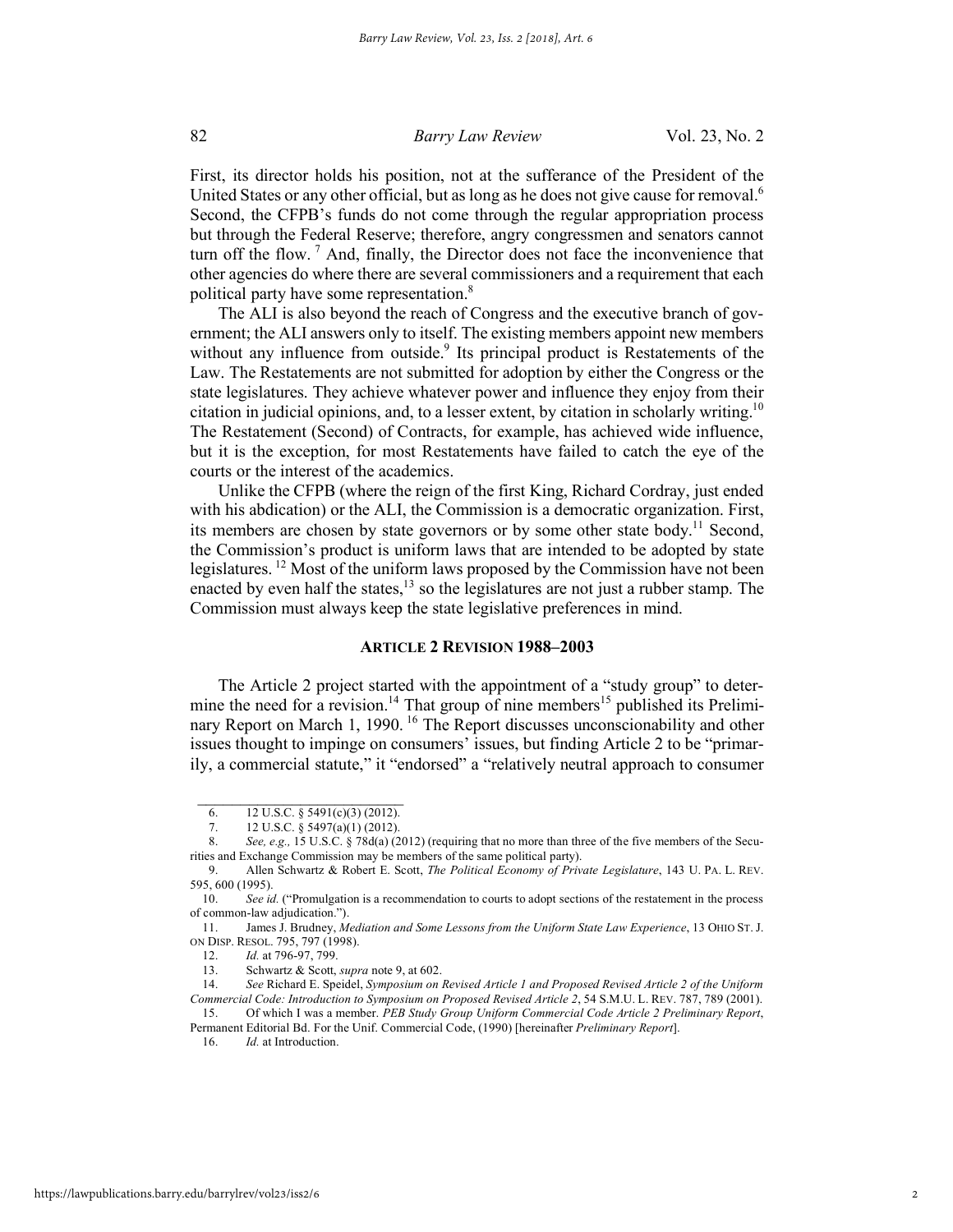protection."17 It worried that "a more inclusive approach" (i.e., more statutory text) "would impair the chances for approval."<sup>18</sup> The Preliminary Report "recommends" no change in the text of § 2–302 on unconscionability."19 In March of 1991, one year after the Preliminary Report was published, the Executive Summary to the Report was published which noted that "[t]he Preliminary Report was criticized for its . . . essentially neutral position on consumer protection."<sup>20</sup> The Summary states the study group "adheres to its original position, but does not foreclose the possibility of expanded coverage [of consumer matters]."<sup>21</sup> The Executive Summary was drafted by Dick Speidel who became the reporter for the Drafting Committee when it was established in 1991.<sup>22</sup>

The study group had a strong advocate for commercial manufacturers who sell to consumers, namely Robert Weeks, general counsel for Deere & Co., $^{23}$  but the Drafting Committee had no such advocate. The Drafting Committee had at least one strong consumer advocate, Amy Boss, an ALI appointee and a member of Temple Law faculty.<sup>24</sup> The Chairman, Larry Bugge, turned out to be Amy's fellow traveler. It is hard to know who on the Drafting Committee regularly attended its meetings and even harder to determine who argued forcefully for what positions, but it appears that commercial displeasure with the Drafting Committee's positions on the statute of frauds, unconscionability, and a few other issues was not brought home to the members of the Drafting Committee. Amy and others welcomed Dick Speidel's coming out as the flag bearer for the consumer's cause. I had edited several casebooks with Dick and, regarding him as a conservative and right-thinking Midwesterner, I enthusiastically recommended him as the reporter to my colleague Bill Pierce, the Commission's executive director.

The Drafting Committee either forgot or abandoned the study group's stance on consumer issues. More charitably, perhaps the Drafting Committee failed to perceive how toxic some of the "consumer issues" were for commercial parties who sold to consumers. For example, the 1991 Executive Summary discusses the statute of frauds and its possible repeal. The Summary notes dryly that the statute had been abandoned by the British and was omitted from the CISG.<sup>25</sup> It also repeats a familiar law school argument against the statute of frauds, namely that it might stimulate, "rather than deter[] fraud."<sup>26</sup> There was no apparent understanding that some commercial sellers might put the statute of frauds on a pedestal next to God.

 $\frac{1}{2}$  ,  $\frac{1}{2}$  ,  $\frac{1}{2}$  ,  $\frac{1}{2}$  ,  $\frac{1}{2}$  ,  $\frac{1}{2}$  ,  $\frac{1}{2}$  ,  $\frac{1}{2}$  ,  $\frac{1}{2}$  ,  $\frac{1}{2}$  ,  $\frac{1}{2}$  ,  $\frac{1}{2}$  ,  $\frac{1}{2}$  ,  $\frac{1}{2}$  ,  $\frac{1}{2}$  ,  $\frac{1}{2}$  ,  $\frac{1}{2}$  ,  $\frac{1}{2}$  ,  $\frac{1$ 

<sup>17.</sup> *PEB Study Group: Uniform Commercial Code, Article 2 Executive Summary*, 46 BUS. LAW. 1869, 1876 (1991) [hereinafter *Executive Summary*].

<sup>18.</sup> *Id.* at 1876.

<sup>19.</sup> *Preliminary Report, supra* note 15, at 79.

<sup>20.</sup> *Executive Summary*, *supra* note 17, at 1878.

<sup>21.</sup> *Executive Summary*, *supra* note 17, at 1878*.*

<sup>22.</sup> Speidel, *supra* note 14, at 789.

<sup>23.</sup> *Executive Summary, supra* note 17, at 1870 n.2.

<sup>24.</sup> *Executive Summary, supra* note 17, at 1870 n.2*.*

<sup>25.</sup> United Nations Convention on Contracts for the International Sale of Goods; *see Executive Summary,* 

*supra* note 17, at 1874.

<sup>26.</sup> *Executive Summary, supra* note 17, at 1874.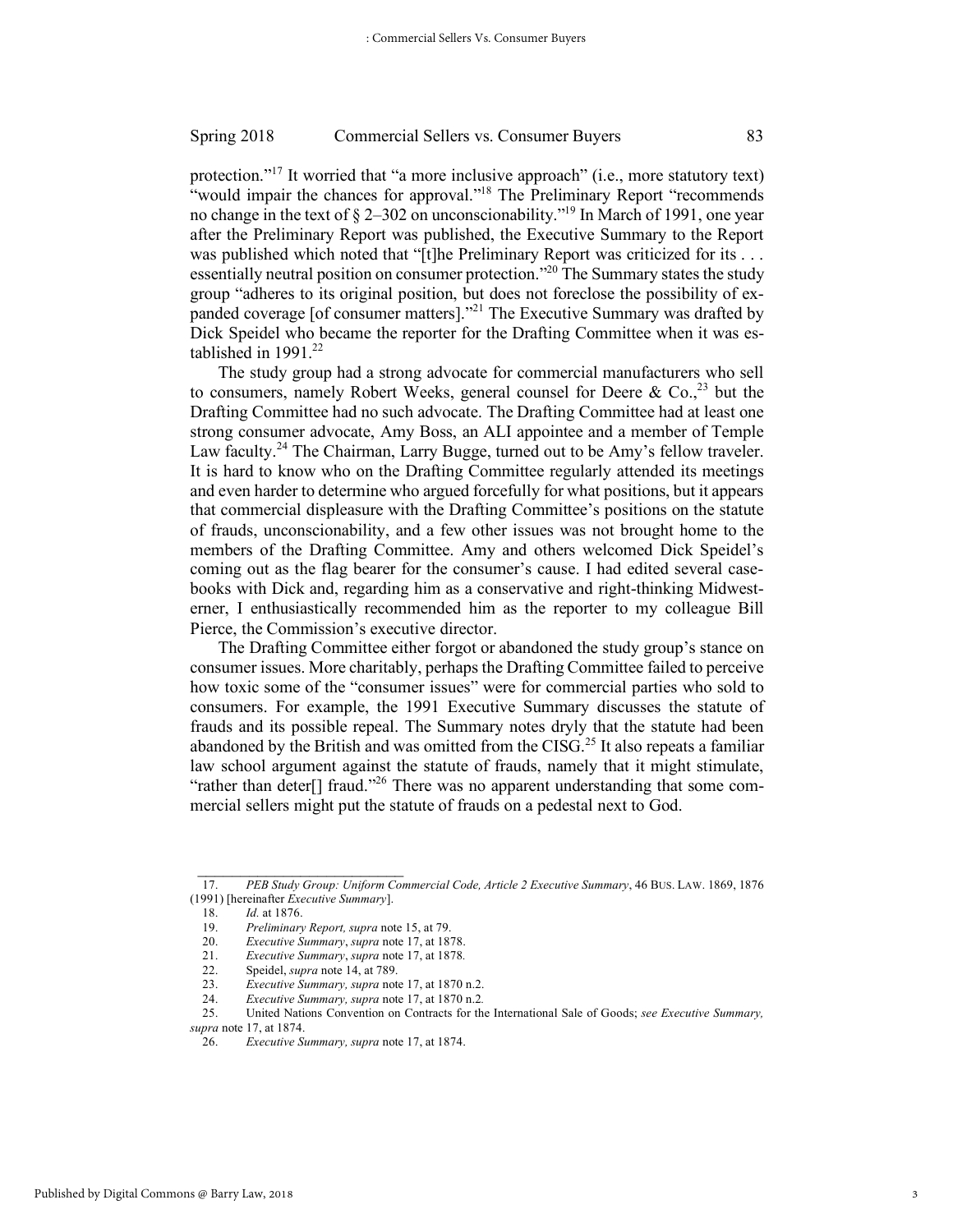#### **THE STATUTE OF FRAUDS**

Through January 1993, the drafts retained a statute of frauds nearly identical to the one in the 1990 version of Article 2 for consumers, $27$  but contracts for non-consumer goods were enforceable whether or not there was a writing.<sup>28</sup> The January 1993 draft had no comments and I have found no explanation why consumer good sales required a writing but commercial contracts did not.

By July 1994, the draft of § 2–201 read as follows:

**NO FORMAL REQUIREMENTS**. A contract . . . is enforceable, whether or not there is a writing signed or a record authenticated by a party against whom enforcement is sought, even if the contract . . . is not capable of performance within one year after its making.<sup>29</sup>

In case that statement was not clear enough, or its meaning not sufficiently offensive to those who regarded the statute as their friend**,** the comment seems calculated to annoy: "The statute of frauds for contracts . . . for the sale of goods is repealed."30

It is interesting to speculate on the true concerns of commercial sellers. The statute had long been condemned in academic circles as a device that could and would be used to defeat legitimate oral deals.<sup>31</sup> That view also discounted any claim that consumer buyers would falsely assert that deals had been made when they had not.<sup>32</sup> Dick Speidel surely believed that the statute's repeal would favor consumers,<sup>33</sup> but it is not clear that the consumer advocates were pushing for the statute's repeal.

Since the parol evidence rule in  $\S$  2–202 was apparently never challenged in the early drafting process, it is unclear why the conservatives were so eager to keep the statute of frauds. The parol evidence rule would protect sellers from claims of oral side deals allegedly made after the commercial seller had made a sale that was invariably accompanied by a signed writing. Certainly the sellers wanted a swift and inexpensive escape from such a buyer's claims of oral deals, but they did not need the statute of frauds for that outcome, they needed only the parol evidence rule to protect the terms on the seller's form.

<sup>27.</sup> *Compare* U.C.C. § 2-201 (AM. LAW INST. & NAT'L CONFERENCE COMM'RS UNIF. STATE LAWS 1990), *with* U.C.C. § 2-201 (Revision Draft January 1993).

<sup>28.</sup> U.C.C. § 2-201 (Revision Draft January 1993).

<sup>29.</sup> U.C.C. § 2-201 (Revision Draft July 1994).

<sup>30.</sup> *Id.* at cmt. 1.

<sup>31.</sup> *See generally* Richard E. Speidel, *Symposium: The Revision of Article 2 of the Uniform Commercial Code*, *Contract Formation and Modification Under Revised Article 2,* 35 WM. & MARY L. REV. 1305 (1994).

<sup>32.</sup> Jeffery Kagan, *The Indelibility of Invisible Ink: A Critical Survey of Enforcement of Oral Contracts Without the Statute of Frauds Under the U.C.C.*, 19 WHITTIER L. REV. 423, 445 (1997) ("The modern fact-finding process all but eliminates the risk of fraud . . . .").

<sup>33.</sup> *Uniform Commercial Code Revised Article 2, Sales: Proceedings in the Comm. of the Whole of the Nat'l Conference of Comm'rs on Unif. State Laws*, 5th Sess. 101 (1995) ("[C]onsumers . . . would prefer not to have a statute of frauds because they think there is a better chance to prove an actual agreement, some oral agreements that otherwise would be barred by the statute.").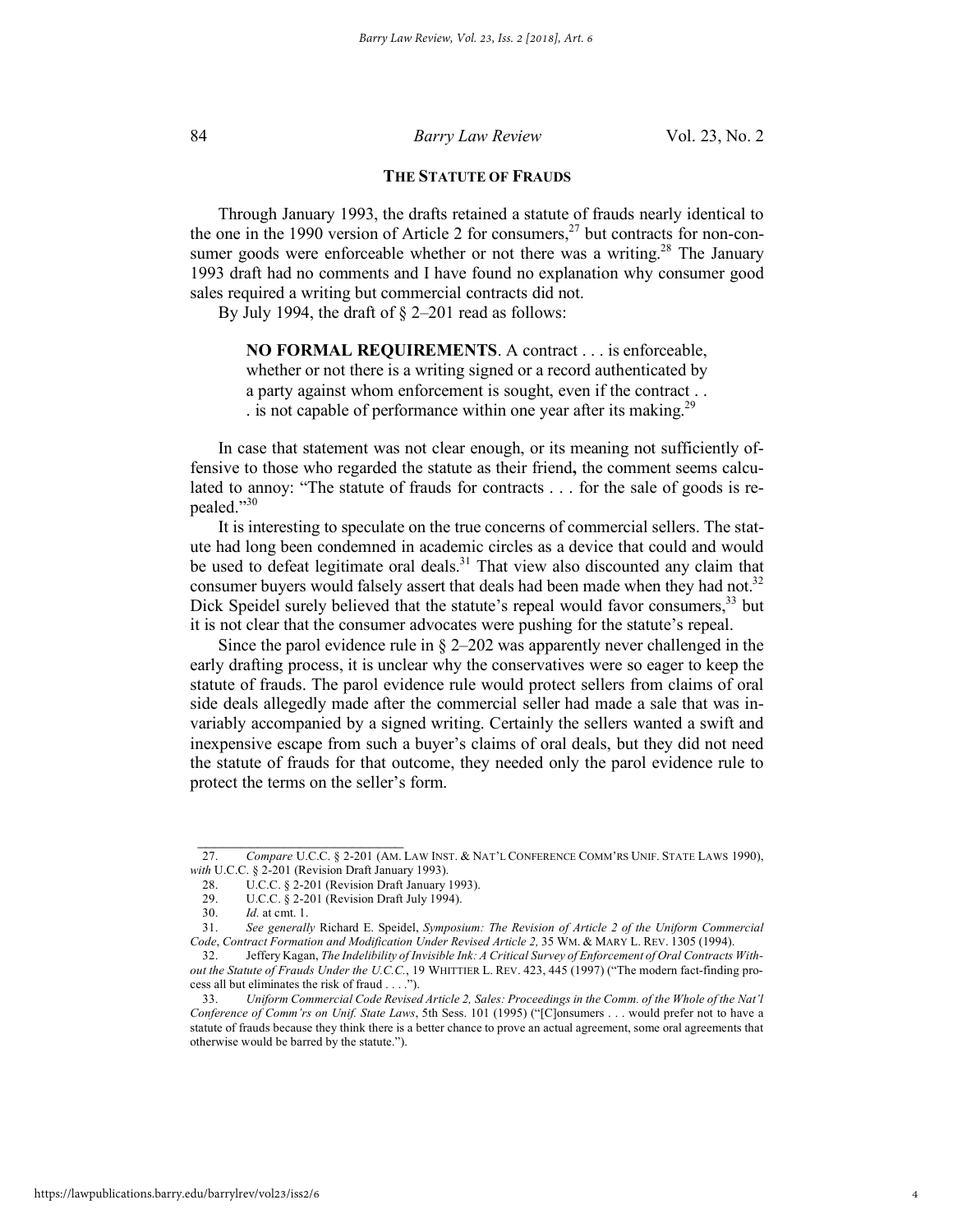Perhaps sellers imagined cases where the deal did not start from a seller's form or where the form would not constitute an integration. In such cases a seller would need the statute of frauds to make summary judgment available and so to avoid an expensive trial, a quarrel over the facts or a perilous exposure to a jury's whim. Dick Speidel and the Drafting Committee were still not convinced of the merit of the statute of frauds.<sup>34</sup>

I am certain that many conservative members of the Commission were passionately opposed to the repeal of the statute.<sup>35</sup> According to Henry Gabriel, one member of the Texas delegation claimed that, irrespective of all imaginable virtues a final draft might contain, all of the Texas delegation would vote against the draft if it repealed the statute of frauds. Perhaps the other consumer advocates did not share Dick Speidel's aversion, yet the conservatives were affronted by the symbolism of the repeal of such a longstanding contract doctrine which they perceived to be important even though more careful study would have shown its lack of importance. (If he merrily attacks such a pillar of traditional contract law, what else will he do?)

The 1994 repeal of the statute also appears in the draft of 1996,  $36$  but it disappears from the July 1999 draft.<sup>37</sup> That draft, sporting a relatively conventional statute of frauds, was presented to the Commission in its 1999 Annual Meeting, but the draft was withdrawn without a vote.<sup>38</sup>

Since the Drafting Committee retreated to a conventional statute of frauds in 1999, the attempt to repeal the statute cannot be directly blamed for the failure of the revision process. But in retrospect the attempt at repeal of the statute may have undermined the Commission's faith in the judgment of the Reporter and the Drafting Committee. At minimum the proposal to repeal  $\S$  2–201 rubbed the fur of the conservative members of the Commission the wrong way.

#### **EXPRESS WARRANTIES TO THE PUBLIC**

The basic rules on express warranties between a seller and a buyer who deal directly with one another face-to-face, by writing, email or any other mode, were well handled by the 1990 Article 2 and needed little or no modification. Even "passthrough" warranties by a manufacturer through a dealer to a buyer were not troublesome. Warranties to the "public" by advertising were another matter. Most sellers probably believed that there was no need for rules with respect to advertising because advertisements were only "puffing" and therefore not warranties at all. The Drafting Committee thought otherwise.

 $\frac{1}{2}$  ,  $\frac{1}{2}$  ,  $\frac{1}{2}$  ,  $\frac{1}{2}$  ,  $\frac{1}{2}$  ,  $\frac{1}{2}$  ,  $\frac{1}{2}$  ,  $\frac{1}{2}$  ,  $\frac{1}{2}$  ,  $\frac{1}{2}$  ,  $\frac{1}{2}$  ,  $\frac{1}{2}$  ,  $\frac{1}{2}$  ,  $\frac{1}{2}$  ,  $\frac{1}{2}$  ,  $\frac{1}{2}$  ,  $\frac{1}{2}$  ,  $\frac{1}{2}$  ,  $\frac{1$ 

<sup>34.</sup> *See, e.g.*, Kagan, *supra* note 32, at 444.

<sup>35.</sup> Kagan, *supra* note 32, at 444.

<sup>36.</sup> U.C.C. § 2-201 (Revision Draft July 1996).

<sup>37.</sup> U.C.C. § 2-201 (Revision Draft July 1999).<br>38. Richard E. Speidel, *Revising UCC Article* 

<sup>38.</sup> Richard E. Speidel, *Revising UCC Article 2: A View from the Trenches*, 52 HASTINGS L.J. 607, 611 (2001).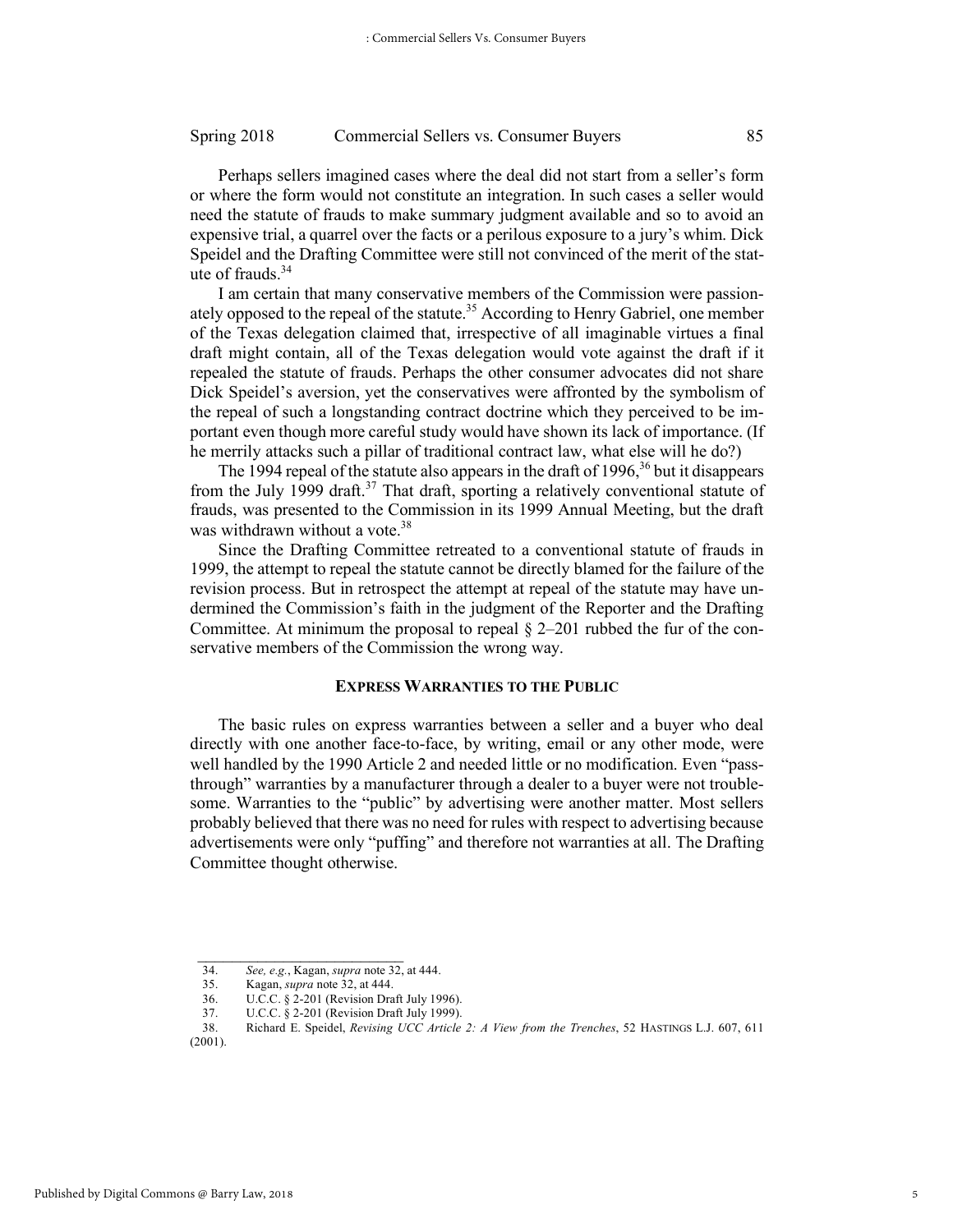The draft of January 1993 covered "affirmations of fact or promise made by the seller to the buyer or to the public."<sup>39</sup> That affirmations to the "public" could only mean advertisements was not lost on commercial sellers.

Worse, the burden of moving an affirmation from the realm of warranty to the realm of puffing was on the seller and, worse yet, the seller had to prove puffing by "clear and affirmative evidence that the buyer was unreasonable in concluding that the affirmation, promise, description or sample was part of the bargain."40 Exactly what "clear and affirmative" evidence meant was not clear, but it surely called for more and better evidence than the usual "more probable than not" standard. It is not enough that a reasonable person would have regarded the affirmation as puffing; the seller had to prove that the buyer himself was "unreasonable" in concluding that the affirmation was part of the bargain.

The 1994 draft made the seller's burden no easier. In that version,  $\S$  2–313(c) states that an affirmation made to the public "*presumptively* creates an express warranty" which "the buyer may enforce . . . directly against the seller."<sup>41</sup> Subsection (d) stated three conditions under which a seller's affirmation would not become a warranty:<sup>42</sup> an affirmation in an advertisement published a year ago would not carry forward to the next year's sales; advertisements to New Yorkers would not bind Iowans; and sellers who make "mistaken" advertisements on which the buyer did not rely are also free of warranty liability.

The "Reporter's Note" adds a final insult to the sellers. Under that note, buyers had the benefit of the advertisement "whether they were aware of the warranty or not."<sup>43</sup> That note removed the last remnant of the reliance requirement that had resided in the notion that any warranty had to be part of the "basis of the bargain."

Partly in response to the American Bar Association's study,<sup>44</sup> and presumably, to the dissatisfaction with the 1994 draft, the 1996 draft removed the adverb "presumptively" from modifying the process through which a seller's representation becomes part of the agreement and left it to the buyer-plaintiff to prove that certain affirmations or promises become part of the agreement and so create an express warranty.<sup>45</sup> Under that formulation the buyer would have to prove that the term became part of the bargain: no presumption supports the buyer's case.

<sup>39.</sup> U.C.C. § 2-313 (Revision Draft January 1993).

<sup>40.</sup> *Id.*

<sup>41.</sup> U.C.C. § 2-313 (Revision Draft July 1994) (emphasis added).

Subsection (d) read as follows:

<sup>(</sup>d) An express warranty is not created under subsection (c) if the seller establishes that the description, affirmation of fact, or promise:

<sup>(1)</sup>was made more than a reasonable time before or after the sale;

<sup>(2)</sup>was made to a segment of the public of which the buyer was not a part; or

<sup>(3)</sup>resulted from a mistake upon which the buyer did not reasonably rely. Id.

<sup>43.</sup> *Id.*

<sup>44.</sup> Task Force of the A.B.A., Committee on the Uniform Commercial Code, *An Appraisal of the March 1, 1990 Preliminary Report of the Uniform Commercial Code Article 2 Study Group*, 16 DEL. J. CORP. L. 981, 1090

 $(1991).$ <br>45. 45. *Compare* U.C.C. § 2-313(c) (Revision Draft July 1996), *with* U.C.C. § 2-313(c) (Revision Draft July 1994).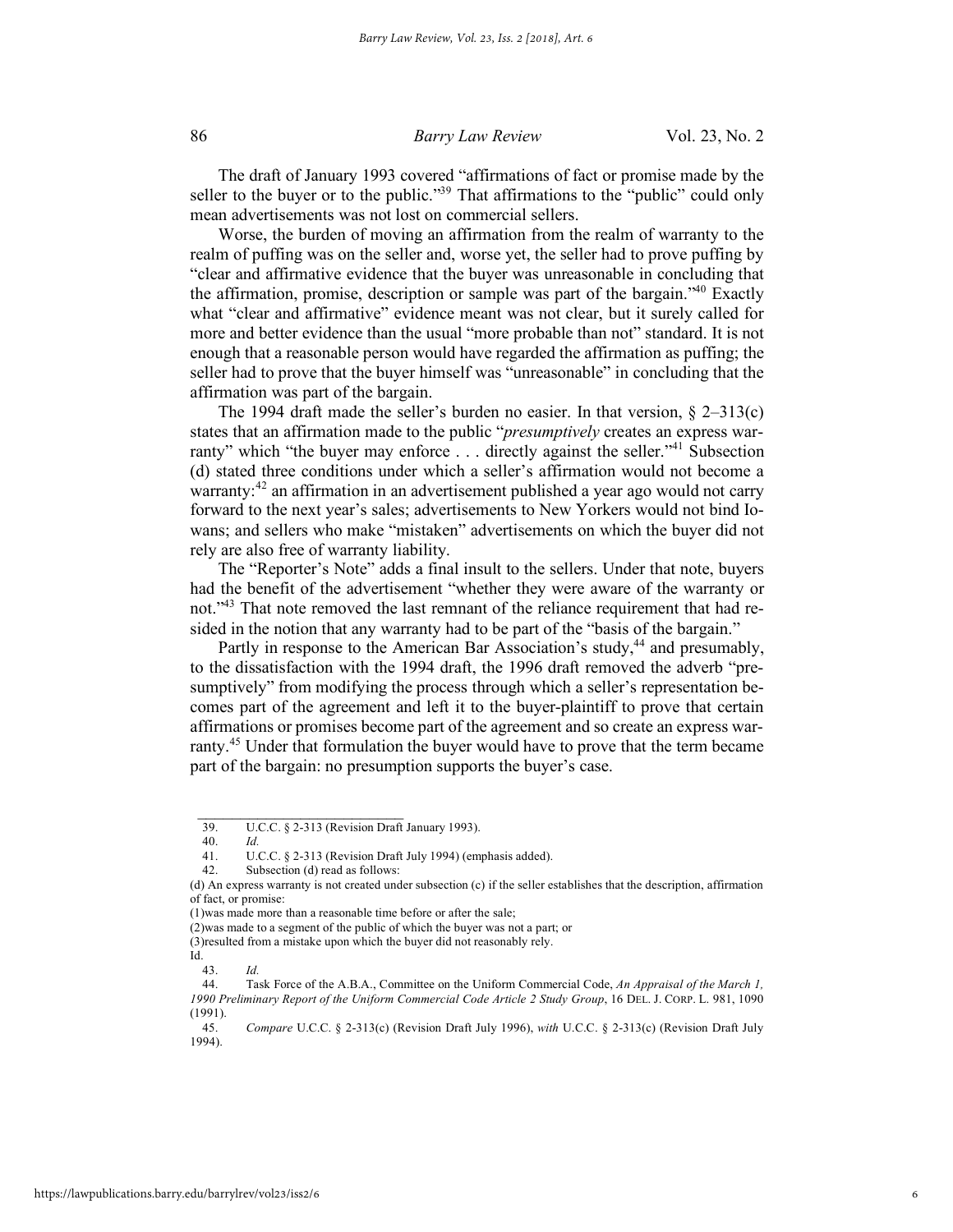The 1996 draft lightens the seller's burden in establishing that the affirmation was merely puffing. The seller escapes if it "establishes that a reasonable person in the position of the immediate buyer would either believe otherwise or believe that any affirmation . . . was merely of the value of the goods or purported to be merely the seller's opinion or commendation of the goods." <sup>46</sup> Gone is the 1994 requirement of "clear and convincing" evidence and 1993's "clear and affirmative." Also, the seller need only prove what a reasonable person would have thought, not what this idiosyncratic plaintiff actually thought.

Finally, in the 1996 draft the remote buyer had to show that he "knew of and was reasonable in believing that the goods . . . would conform to the . . . description made by the [original] seller."<sup>47</sup> So if the advertisement was played on a San Antonio radio station, a buyer from Sault Sainte Marie, being ignorant of the advertisement, would not enjoy its benefit.

In the July 1999 draft an entire new section deals with pass-through warranties and warranties by advertising. The classic pass-through warranties are those that come in a pamphlet that accompanies a new automobile or that are in a document in the box with an electronic device such as a laptop. Comment 3 makes clear that the remote buyer need not know of a pass-through warranty (made by the manufacturer to the remote buyer who purchases from the manufacturer's buyer) at the time of purchase, but  $\delta$  2–408(c) requires a remote buyer who wishes to sue on a statement made in an advertisement, to purchase "in the normal chain of distribution with knowledge of the representation and with the expectation that the goods will conform to the representation."48

The July 1999 provision retained some of the conditions from the 1996 draft, namely that "a reasonable person in the position of the remote buyer . . . with knowledge of the representation would expect the goods to conform.  $\ldots$ <sup>49</sup> Also, the representation could not be "merely of the value of the goods" and could not purport to be "merely the seller's opinion or commendation of the goods."<sup>50</sup>

With respect to express warranties between parties in privity, the traditional "basis of the bargain" term appears in § 2–403(c).<sup>51</sup> Section 2–403(c) restricts "basis of the bargain" to cases where the immediate buyer did not know that the representation was untrue, or a reasonable person in the buyer's position would not have believed that the representation was part of the bargain, or if in advertising, the immediate buyer did not know of the statement at the time of sale.<sup>52</sup> The "basis of the bargain" was already a pretty weak reed to support a reliance requirement, and the language in § 2–403(c) weakened it further. Under the heading "Temporal [I]ssues," Comment 5 reminds the reader that a post agreement representation can become part of the bargain already concluded if it is an effective modification.<sup>53</sup>

48. U.C.C. § 2-408(c) (Revision Draft July 1999).<br>49. U.C.C. § 2-408(c)(2) (Revision Draft July 199

<sup>46.</sup> U.C.C. § 2-313(c) (Revision Draft July 1996).

<sup>47.</sup> U.C.C.  $\frac{6}{5}$  2-313(d)(1) (Revision Draft July 1996).

U.C.C. § 2-408(c)(2) (Revision Draft July 1999).

<sup>50.</sup> U.C.C. § 2-408(c)(3) (Revision Draft July 1999).

<sup>51.</sup> U.C.C. § 2-403(c) (Revision Draft July 1999).

<sup>52.</sup> *Id.*

U.C.C. § 2-403 cmt. 5 (Revision Draft July 1999).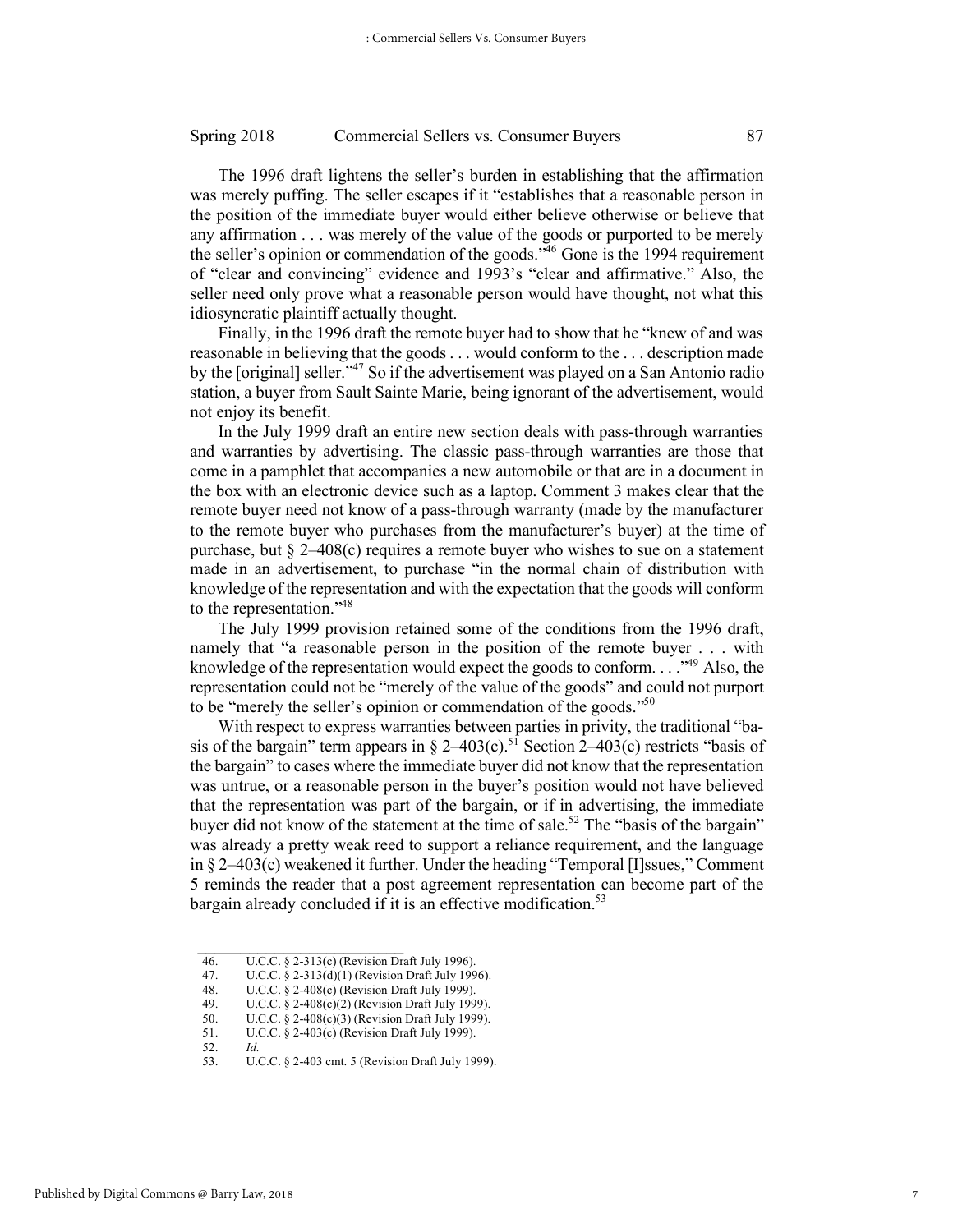While commercial sellers would never welcome a statute that identified advertisements as warranties, the July 1999 draft gave little to complain of beyond that. The presumptions were gone, the need to prove the actual buyer's state of mind was gone, as was potential liability for a warranty in advertising to a remote buyer who was ignorant of the representation when he purchased. Also gone were the requirements of a higher bar of proof for the seller to escape liability such as "clear and convincing."

# **DISCLAIMERS OF WARRANTY**

In the 1993 draft, § 2–316(b)(2), offered three alternatives for disclaimers of the implied warranty of merchantability in consumer contracts:

(2) In contracts for the sale of consumer goods:

[Alt. A] Any agreement disclaiming or limiting the implied warranty of merchantability is inoperative.

[Alt. B] If the Magnuson–Moss Warranty Act applies, any agreement disclaiming or limiting the implied warranty of merchantability is inoperative.

[Alt. C] Any agreement disclaiming or limiting the implied warranty of merchantability is inoperative, unless the seller proves by clear and convincing evidence that the buyer was aware of and understood the clause.54

Only the first alternative (making all such disclaimers "inoperative") was necessary, for, in practice, the two other alternatives would come to the same result. For a seller to prove, "by clear and convincing evidence that the buyer was aware of and understood the clause," would be less likely than for a camel to pass through the eye of a needle.

Because  $\S 2-316(b)(2)$  was limited to consumer goods, it would have done little more than the Magnuson–Moss Act. Currently the Magnuson–Moss Act prohibits disclaimers of the warranty of merchantability but permits a seller to limit the duration of any implied warranty to one year.<sup>55</sup> Alternative B of the 1993 draft prohibits not only disclaimers of warranty, but also any "limiting" of warranties; so it would bar any time duration on the warranty and so prohibit what  $\S$  108(b) of the Magnuson–Moss Act allows.

In the 1994 draft, the Drafting Committee adopted Alternative C from  $\S$  2– 316(b) of the 1993 draft.<sup>56</sup> In the 1994 draft,  $\S$  2–316(e) rendered any disclaimer in a consumer contract "inoperative" unless the seller "proves by clear and convincing

<sup>54.</sup> U.C.C. § 2-316 (Revision Draft January 1993).<br>55. 15 U.S.C. § 2301 et seq.

<sup>55. 15</sup> U.S.C. § 2301 et seq.<br>56 U.C.C. § 2-316 (Revision

U.C.C. § 2-316 (Revision Draft July 1994).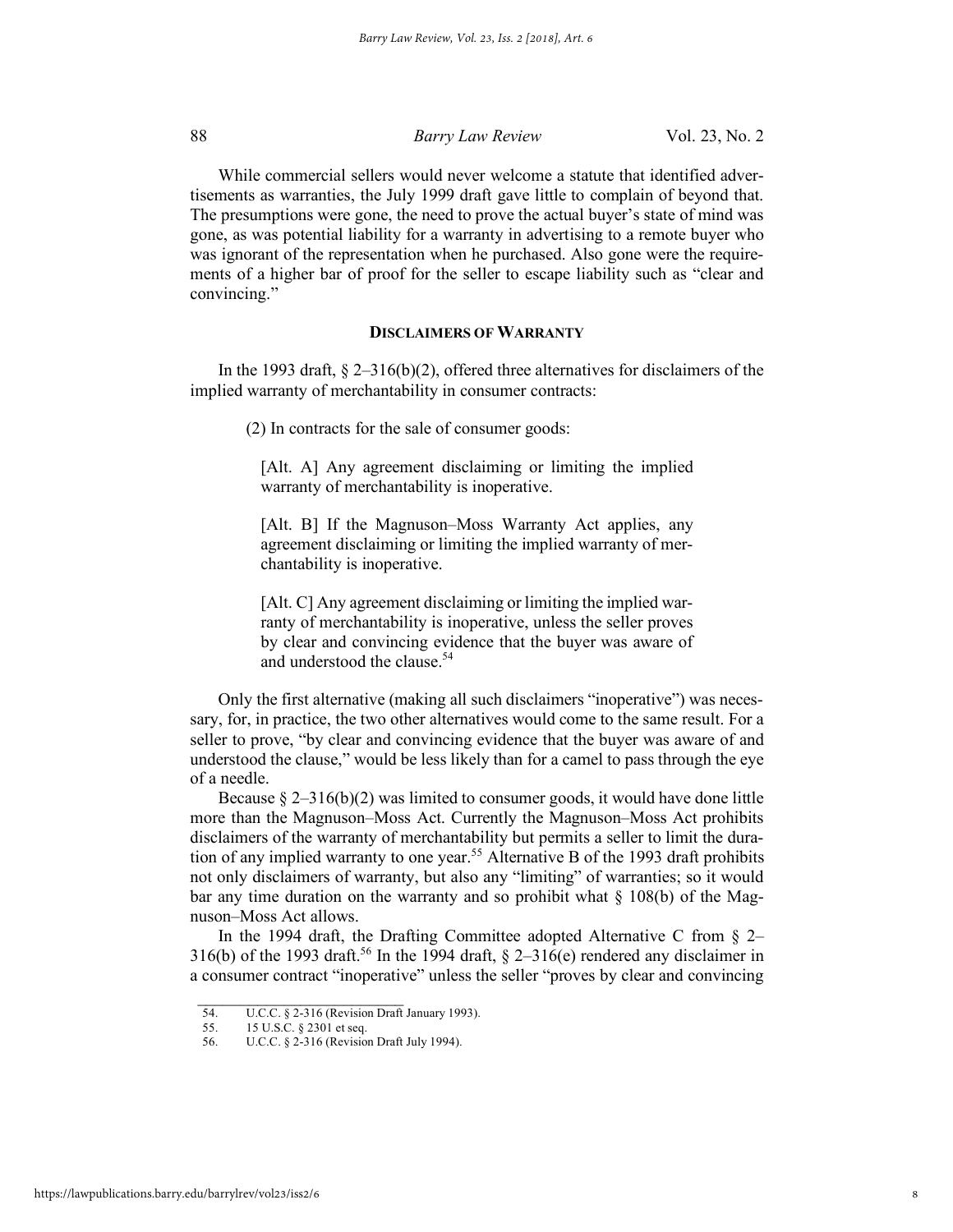evidence that the buyer understood and expressly agreed to the term."<sup>57</sup> As I suggest above, the sentence might just as well have had a period after the word "inoperative" since few sellers would be able to scale the barriers put up in the "unless" clause.

In the 1995 annual meeting the Commission voted to delete the words that would make the clause "inoperative unless the seller proves" that the buyer understood and agreed to the term.<sup>58</sup> Despite that rather unusual event,<sup>59</sup> Dick Speidel put a slightly modified version of the sentence back in the 1996 draft with a comment explaining that he had "restored it with some modifications for further discussion."60 Some members doubtless regarded his behavior to be insubordinate and it may have been one of the things that led to his resignation in 1999.

#### **UNCONSCIONABILITY**

Consistent with the study group's proposal that the statutory text not be changed, the 1994 and 1996 drafts track the original § 2–302 and add only the phrase: "or was induced by unconscionable conduct.<sup>761</sup> The new language was taken from  $\S$  2A– 108.62

The December 1993 draft makes significant, but not dramatic, changes to the text, but does make dramatic changes to the comments. The text expands to include unconscionability "in the collection of a claim" and it allows the recovery of lawyer's fees in consumer contracts.<sup>63</sup> The later provision allows not only consumer buyers to recover fees, but also sellers if the consumer asserts a claim that "was known to be groundless."<sup>64</sup> I suspect that the sellers were not interested in the meagre bone that was thrown to them and that they correctly regarded the lawyer's fees to be a practical benefit only to the consumer buyer.

The extensive additions to the 1993 comment to  $\S$  2–302 are nearly four pages long, single-spaced. Comment 2 states:

[T]his section regulates other abuse in the agreement process, especially where a party has unilaterally drafted a contract containing

U.C.C. § 2-105 (Revision Draft July 1996).

<sup>57.</sup> *Id.*

<sup>58.</sup> *Uniform Commercial Code Revised Article 2, Sales: Proceedings in the Comm. of the Whole of the Nat'l Conference of Comm'rs on Unif. State Laws*, 7th Sess. 466 (1995).

<sup>59.</sup> Terms proposed by a drafting committee are seldom deleted from a committee draft by a vote of the commissioners during the annual meeting.

<sup>60.</sup> U.C.C. § 2-316, n.3 (Revision Draft July 1996).

<sup>61.</sup> The section reads:

<sup>(</sup>a) If a court finds as a matter of law that a contract or any clause thereof was unconscionable at the time it was made or was induced by unconscionable conduct, the court may refuse to enforce the contract, enforce the remainder of the contract without the unconscionable clause, or so limit the application of any unconscionable clause as to avoid an unconscionable result.

<sup>(</sup>b) Before making a finding of unconscionability under subsection (a), the court, on motion of a party or its own motion, shall afford the parties a reasonable opportunity to present evidence as to the setting, purpose, and effect of the contract or clause thereof or of the conduct.

<sup>62.</sup> *Id.* at n.1.

U.C.C. § 2-302 (Revision Draft December 1993).

<sup>64.</sup> *Id.*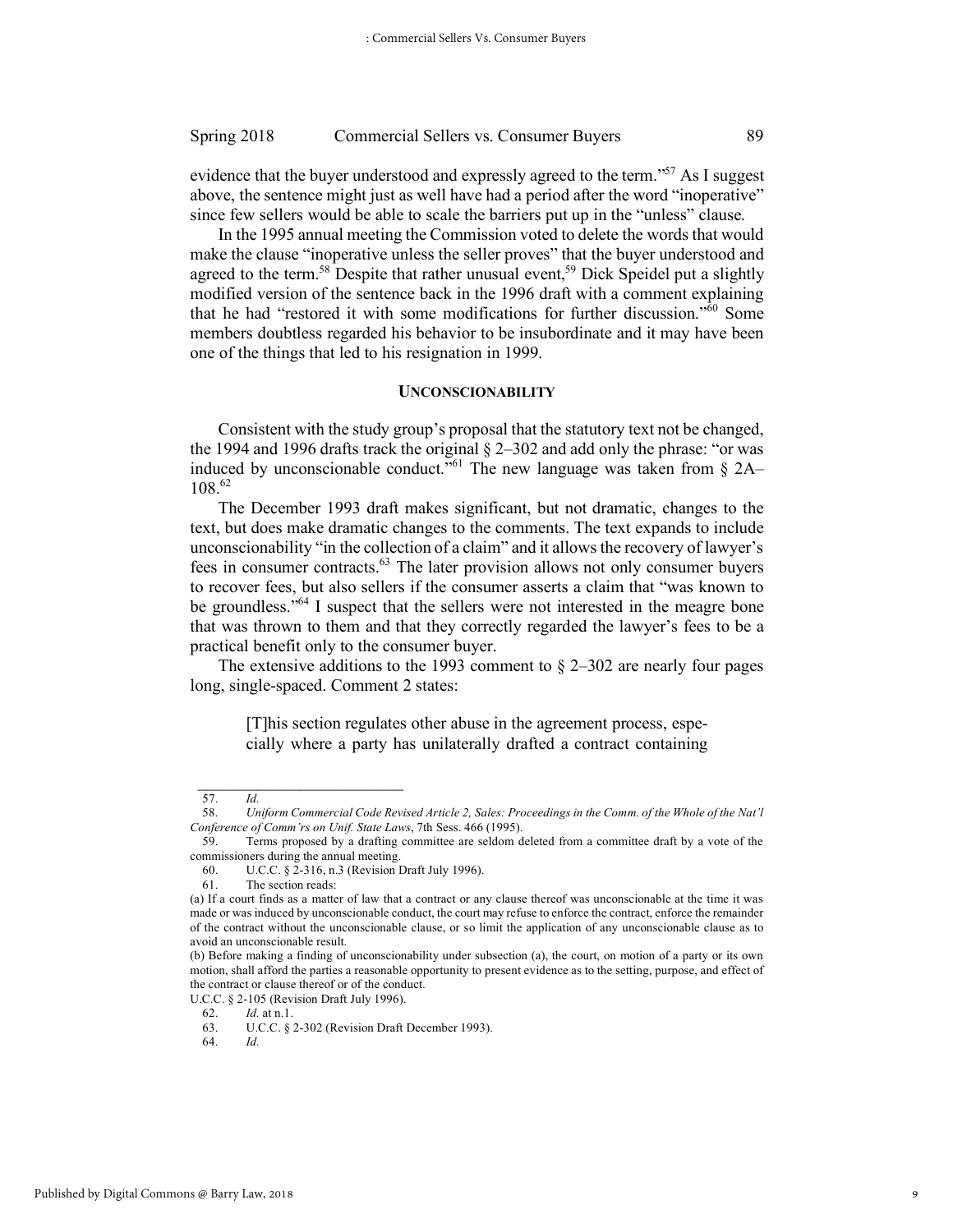terms favorable to the drafter and obtains apparent assent from another who has either not read or understood the terms or who understands the terms but agrees to take them because there is no other realistic choice <sup>65</sup>

That sentence, of course, describes the model form contract that you and I sign when we rent a car or buy a lawnmower or a computer. That contract is written to favor the seller; we know that other sellers of the same product will have similar terms and we do not read the contract because knowledge of the terms will merely disclose our sad state and its immutability. If the comment means what I suggest, this version of  $\S 2-302$  renders nearly every consumer purchase contract ineffective to protect the seller from any of the multiple claims that a disappointed buyer can make.

The examples in the comment that follow the part quoted above do not make life easier. They identify "poorly drafted" or "fine print" terms as targets of unconscionability claims.<sup>66</sup> The disclaimers that follow later in the comment—e.g., "[t]his Section does not empower a court to rewrite the terms of the contract based upon its notions of fairness<sup>"67</sup>—are not convincing in the face of the bold specificity of the preceding denunciations of sellers' contract practices.

The comments are concluded by nearly a page of citations to cases that strike down terms in contracts.<sup>68</sup> Of course, this is not a random sample of cases in which a contract is challenged. The cases have been chosen for their outcomes, and incidentally, to show that courts sometimes strike down parts of contracts even without the help of an unconscionability rule.

The 1993 text, and particularly the comments,<sup>69</sup> must have singed the hair of the Drafting Committee because the July 1994 draft returns to the old text with only the "inducement" term added.<sup>70</sup> That draft has no comments:<sup>71</sup> the 1996 draft has the same text (moved to  $\S$  2–105) and has innocuous "notes" but no "comments."<sup>72</sup>

By July 1999 Dick Spidel was flying high again. The 1999 draft that was to go to the Commission for final approval, continues to condemn any term that was "induced by unconscionable conduct."<sup>73</sup> A provision targeting any unconscionable conduct that "has occurred in the collection of a claim arising from a consumer contract" was resurrected from the February 1993 draft.<sup>74</sup>

 $\mathcal{L}_\text{max}$ 

71. *Id.*

74. *Id.*

<sup>65.</sup> *Id.* at cmt. 2.

U.C.C. § 2-302 (Revision Draft December 1993).

<sup>67.</sup> *Id.*

<sup>68.</sup> *Id.*

<sup>69.</sup> For example, one of the "scenarios for potential abuse" provided by the comments:

<sup>. . .</sup> Buyer is aware of the clause and its meaning but Seller refuses to negotiate over or to delete it. Seller says "take it or leave it" and Buyer, who needs the goods and has no other realistic choice, assents. The buyer's limited range of choice creates the risk of "oppression."

Id.

<sup>70.</sup> *See* U.C.C. § 2-302 (Revision Draft July 1994).

<sup>72.</sup> *See* U.C.C. § 2-105 (Revision Draft July 1996).

<sup>73.</sup> *See* U.C.C. § 2-105 (Revision Draft July 1999).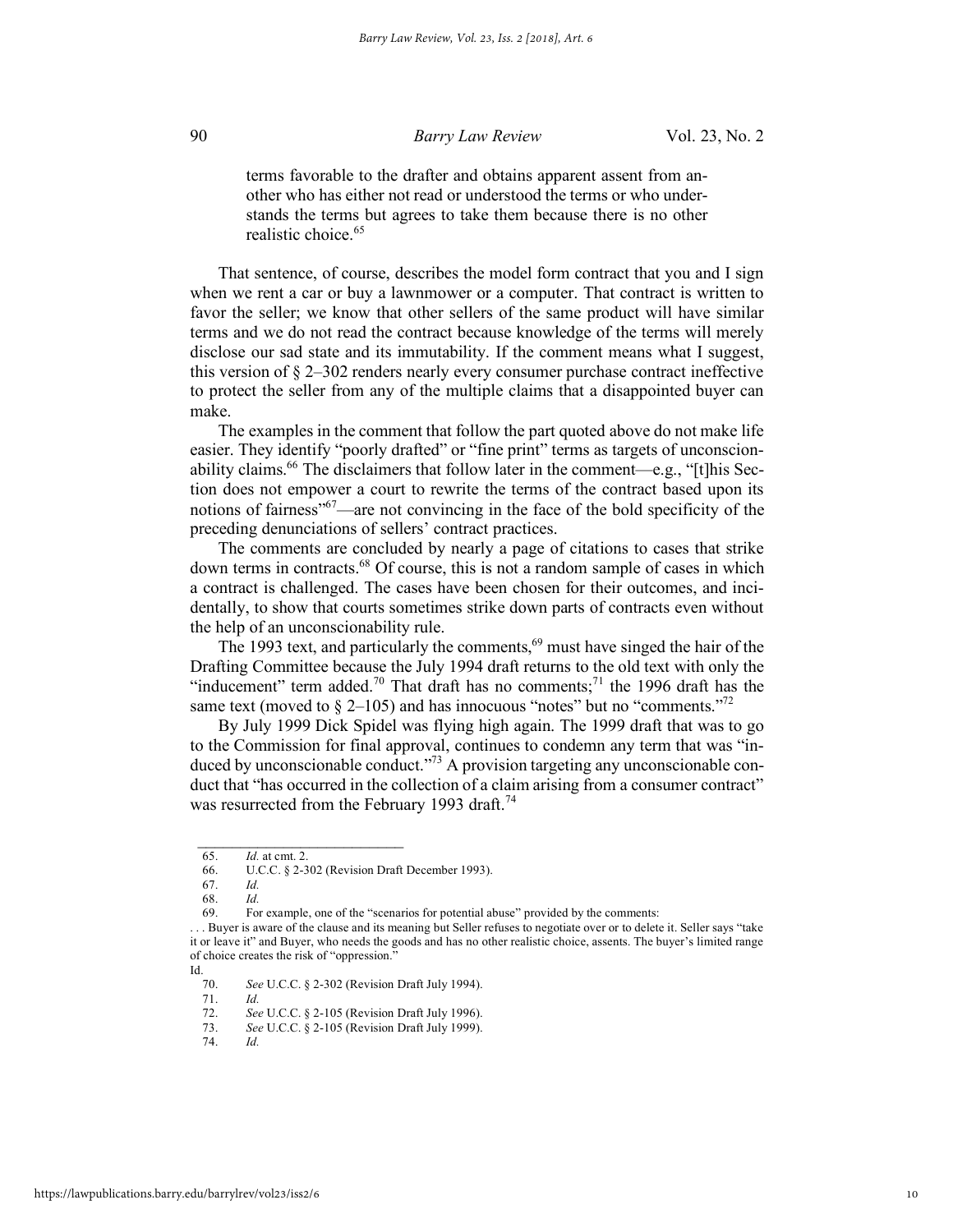More worrisome, there was a new subsection (b) to  $\S$  2–105:

(b) In a consumer contract, a nonnegotiated term in a standard form record is unconscionable and not enforceable if it:

(1) eliminates the essential purpose of the contract;

(2) subject to Section 2–202, conflicts with other material terms to which the parties have expressly agreed, or

(3) imposes manifestly unreasonable risk or cost on the consumer in the circumstances.<sup>75</sup>

Subsection 2–105(b) is what was left of a separate  $\S$  2–206 that appeared only in the 1995 and 1996 drafts. In 1996 it was titled "Standard Form Records." It was described as a "particularized application of the general unconscionability doctrine." 76

Comment 3 to the July 1999 draft gives three illustrations to show the operation of  $\delta$  2–105(b).<sup>77</sup> Each of the examples was sensible and not threatening, but many members of the Commission apparently concluded that mere "illustrations" in a comment would not cabin the imaginations of plaintiffs or of judges who favored plaintiffs. If the courts found that the three illustrations did not exhaust the possibilities of cases where § 2–105(b) could be employed, it took no imagination to think

<sup>75.</sup> *Id.* Section  $2-206$  in the 1996 draft reads:

<sup>(</sup>a) If all of the terms of a contract are contained in a record which is a standard form or contains standard terms and the party who did not prepare the record manifests assent to it by a signature or other conduct, that party adopts all terms contained in a record as part of the contract except those terms that are unconscionable.

<sup>(</sup>b) A term in a record which is a standard form or which contains standard terms to which a consumer has manifested assent by a signature or other conduct is not part of the contract if the consumer could not reasonably have expected it unless the consumer expressly agrees to the term. In determining whether a term is part of the contract, the court shall consider the content, language, and presentation of the standard form or standard term.

<sup>(</sup>c) A term adopted under subsection (a) becomes part of the contract without regard to the knowledge or understanding of individual terms by the party assenting to the standard form record, whether or not the party read the form.

U.C.C. § 2-206 (Revision Draft July 1996).

<sup>77.</sup> Comment 3 to 2-105 provides:

**Illustration #1.** Consumer buys a ladder described as a "10' ladder" with 12 rungs. Consumer later discovers a term in the standard form that states: "Warning, do not stand on any of the top six rungs." This is far more restrictive than the usual warning not to stand on the top rung. If the restrictive label, a non-negotiated term, eliminates the essential purpose of the contract to sell and buy a 10 foot ladder, it is not enforceable. As such, the ladder probably does not conform to the representation that it was a "10 foot ladder."

**Illustration #2.** Consumer buys a coat for his son, who is not along. He is assured by the sales person that the coat can be exchanged within 10 days if it does not fit. The standard form sales slip, however, provides that "all sales are final." The coat does not fit. Assuming that the parol evidence rule is inapplicable, the non-negotiated term is not enforceable because it conflicts the sales person's representation, a material term to which the parties have expressly agreed.

**Illustration #3.** Consumer in California buys a new stove and in the standard form covering the purchase there is a non-negotiated term requiring that any litigation regarding defects in the stove must be litigated in Georgia, the location of the seller's home office. If this imposes a manifestly unreasonable cost in the circumstances, the term is not enforceable.

U.C.C. § 2-105 cmt. 3 (Revision Draft July 1999).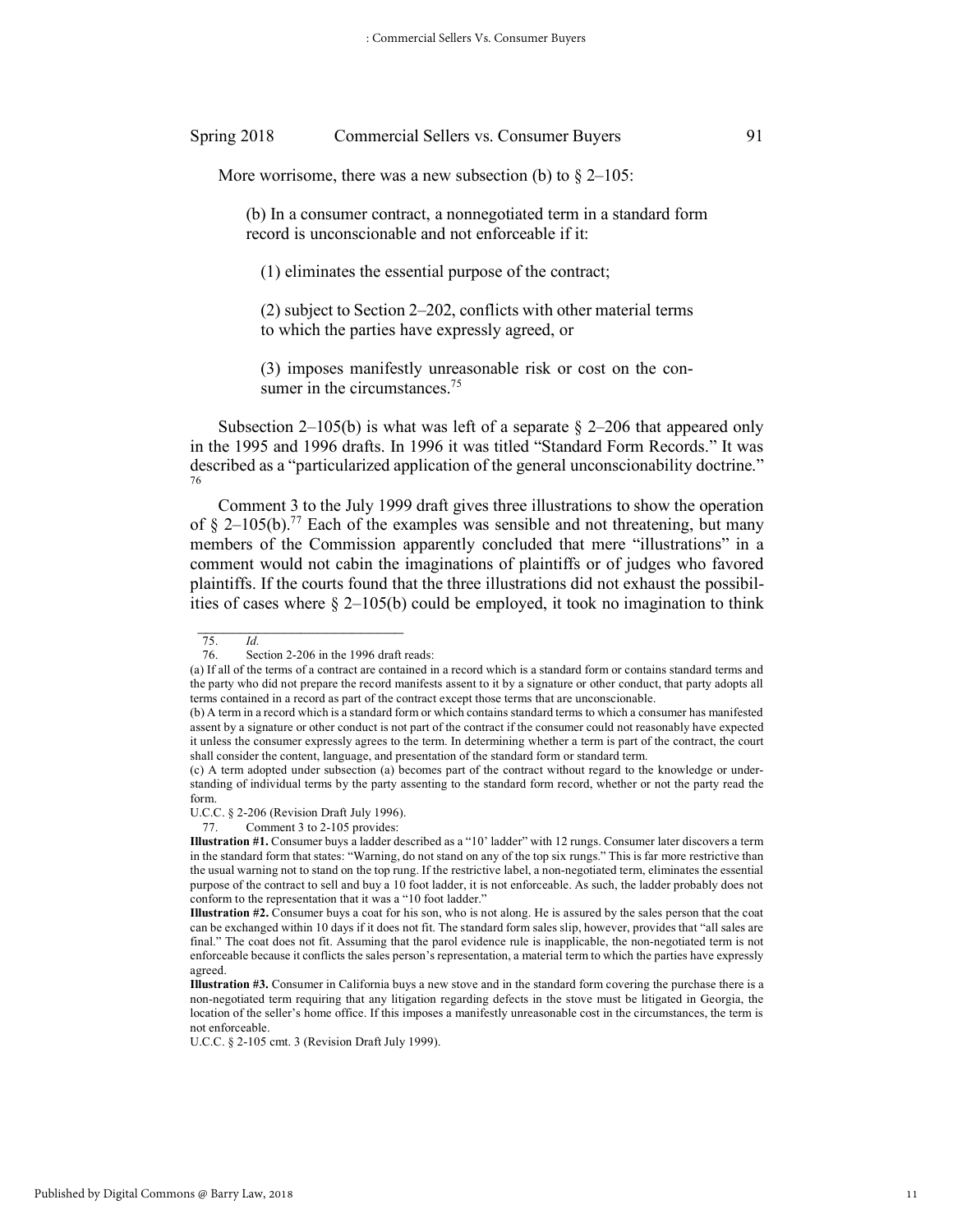of cases where the "essential purpose" of the contract was frustrated or where a term favored by a seller might be found to "conflict" with other material terms. Additionally, the "unreasonable risk or cost" standard is hardly self-limiting. So the section introduced a flock of words ("essential purpose," "material terms," and "manifestly unreasonable") that had little history in the UCC and that previously had never been part of the unconscionability rule.

This language had a troubled history. In May of 1999 the ALI had retained the language by voting down a motion to remove it.<sup>78</sup> There also was a rumor that the Drafting Committee, or some members of it, had asked Dick to remove it, but that he had disregarded that request.

#### **BEHIND THE SCENES IN 1999**

In the spring of 1999, before the Commission's annual meeting, leaders of the Commission had arranged a meeting in Emeryville, California, of the principal spokesman for the auto manufacturers, Andy Koblenz, and the leading consumer spokesperson, Gail Hillebrand. For several years Andy had been the leader of the commercial sellers' opposition. In Emeryville he provided 19 points that represented the commercial negotiators' "bottom line." In his March 10, 1999 memorandum to the Drafting Committee, Chairman Bugge describes these 19 points and adds his and the reporters' reaction to most of them.<sup>79</sup>

After the Emeryville meeting there appear to have been seven unresolved issues. Note that there were four negotiation groups with slightly different views: the members of the Drafting Committee, the consumers, the commercial sellers and the two reporters who refused to agree to some of the things that the members of the Drafting Committee would accept. In the memorandum of March 10, Chairman Bugge summarizes the various parties' positions. The following were still troublesome.<sup>80</sup>

(1) Statute of frauds § 2–201. Chairman Bugge (apparently stating the Drafting Committee's probable conclusion) believed that  $\S 2-$ 201 should be changed so that admission by a party would satisfy the statute only if the person making the admission "admitted the formation of a contract." That change was not favored by the sellers;

(2) Parol evidence § 2–202. The sellers wanted to go back to the original § 2–202. That would authorize the "consistent additional terms" in some circumstances in place of the addition of "non-contradictory terms." There was also disagreement about the statement that a final expression is not "conclusive evidence of intent" in a consumer contract. This language would give the consumers a weapon to attack "merger" clauses;

<sup>78.</sup> *Proceedings of the American Law Institute 76th Annual Meeting*, Wednesday, Afternoon Session, 76 A.L.I. 310 (1999).

<sup>79.</sup> Memorandum from Larry Bugge to Article 2 Drafting Comm. (Mar. 10, 1999) (on file with author).

<sup>80.</sup> *Id.*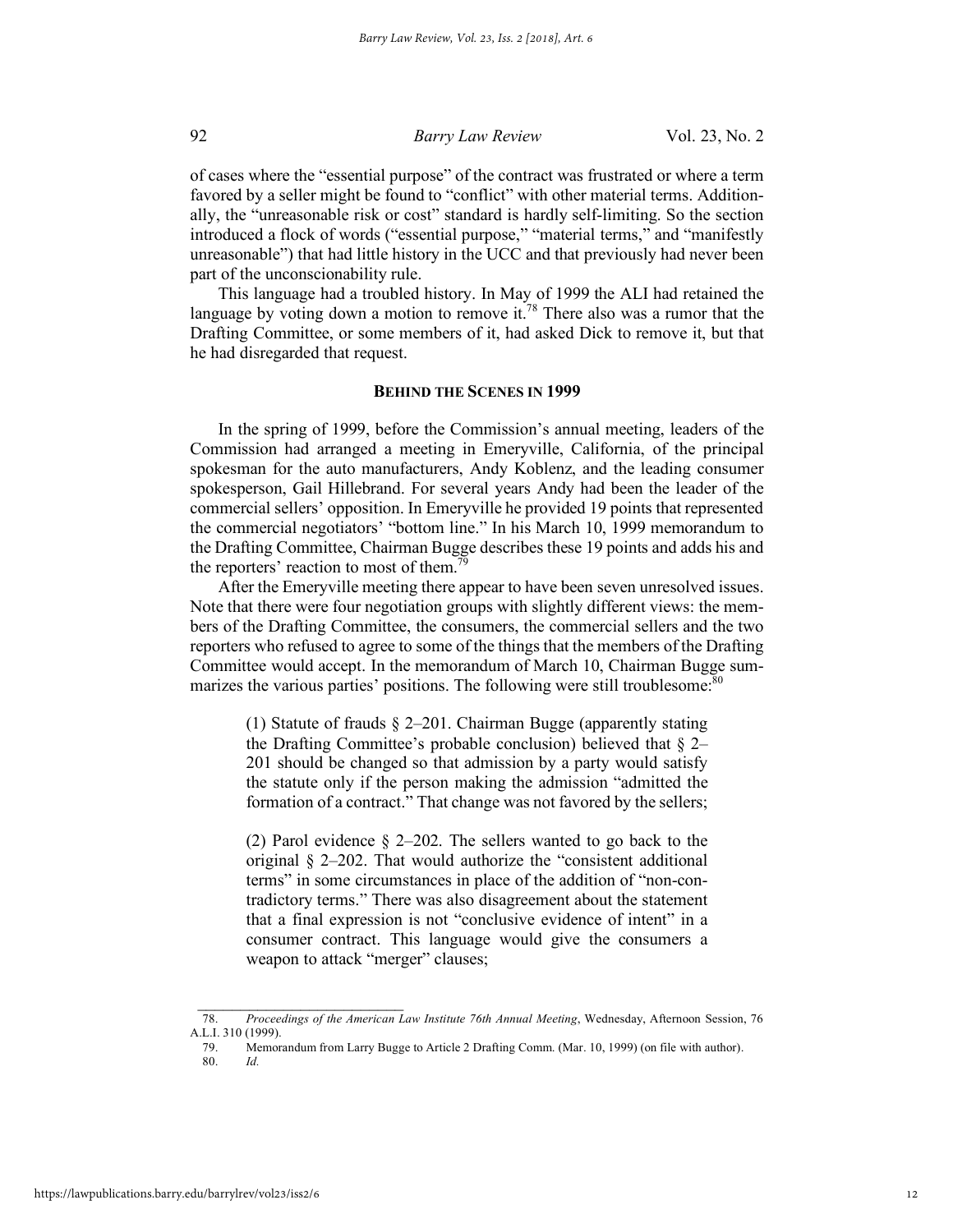(3) Section 2–206 that rendered form contracts unenforceable in certain circumstances even without a finding of unconscionability was the major sticking point for the sellers. As a result of the negotiations, § 2–206 was removed, but parts of it were added as subsection (b) to  $\S 2-105$  on unconscionability. That provision in  $\S 2-105$  read as follows:

(b) In a consumer contract, a nonnegotiated term in a standard form record is unconscionable and is not enforceable if it:

(1) eliminates the essential purpose of the contract;

(2) subject to Section 2–202, conflicts with other material terms to which the parties have expressly agreed; or

(3) imposes manifestly unreasonable risk or cost on the consumer in the circumstances. $81$ 

Here, Chairman Bugge was willing to have the substance of  $\S$  2–105(b) in the comments, but the reporters disagreed and subsection (b) remained in the text in the 1999 annual meeting draft. Apparently the Drafting Committee agreed with the reporters, not with the Chairman.

For reasons that I do not understand, this language became critical for the sellers and was the language that withstood a motion from the floor to remove it. The failure of that motion caused the Commission leaders to pull the draft from consideration at the 1999 meeting. The leaders believed that the revised article could not be widely enacted if subsection (b) was retained;

(4) The 1999 draft overrides the rule in *Hill v. Gateway 2000*, which had held that a buyer agrees to unread terms in the box if he retains the goods beyond a date set by the seller. Also, the sellers wanted approval of their position that no additional or different terms could be added to the contract in a battle of the forms if the seller's form specified that no such terms sent after the seller's form was sent could become part of the contract;

(5) Express warranties  $\S$  2–403. The 1999 draft states that a representation becomes part of the basis of the bargain "unless" one of three conditions occurs (under that formulation, a representation became a warranty even if none of the conditions is satisfied); the sellers wanted the conjunction changed to "if" so that at least one of

<sup>81.</sup> *See* U.C.C. § 2-105 (Revision Draft December 1999).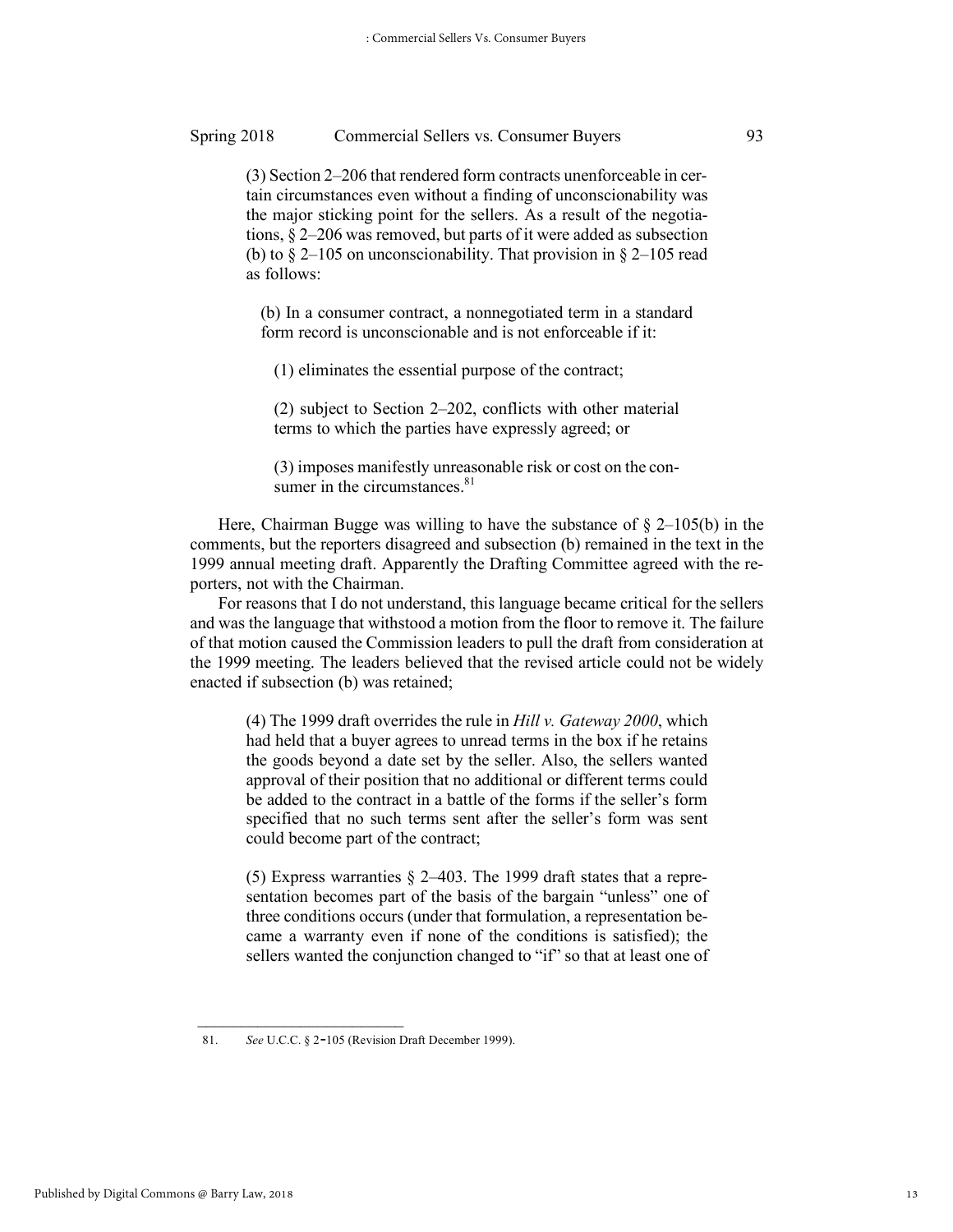the three conditions had to occur to make the representation a warranty; $82$ 

(6) Disclaimers § 2-407. The ALI voted that there should be some implied warranty of merchantability in all consumer contracts; apparently ten states already had such law. During the drafting process the disclaimers went through many changes. One draft would have required the seller to denigrate its merchandise; others had various alternatives that would reduce the power of a seller to disclaim the warranty of merchantability. While it is unclear where each of the four parties stood on disclaimers, the section was still a running sore in 1999;

(7) The sellers repeatedly complained that the drafters were doing "needless tinkering" in many parts of each draft. It does not appear that this was a critical sticking point with the sellers but it was never resolved and perhaps never could be since language changes were necessary in many places. It appears that the reporters and perhaps the Drafting Committee regarded these as "needed" changes. Exactly how this issue was going to be worked out was not clear from Chairman Bugge's memorandum.

In a February 1999 letter from the American Automobile Manufacturers Alliance (Alliance), it listed three reasons why they "cannot support the adoption" of the 1999 draft:

• First, many substantive provisions in the draft are not fair and balanced.

• Second, the draft still contains needless and unjustified alterations of existing law, consisting either of non-substantive language changes or of substantive changes that do not address real problems in existing Article 2 or do not reflect new technologies and methods.

• Third, many revised sections, which have not been studied for several years, contain coordination, clarity, and conceptual problems, and therefore are not ready for adoption.<sup>83</sup>

<sup>82.</sup> Under the sellers' formulation, the representation would be regarded as a warranty only if (to comply with subsection  $(c)(2)$ ), the buyer could show that a reasonable person would have believed that the representation was part of the agreement. So, under the draft, the representation is treated as a warranty in the absence of any proof that shows otherwise. Whereas in the sellers' proposal, the plaintiff would have to prove a condition, such as buyer's

knowledge, in order to make the representation a warranty. Letter from Automobile Manufacturer's Alliance (AAMA) to Larry Bugge (February 4, 1999) (on file with author).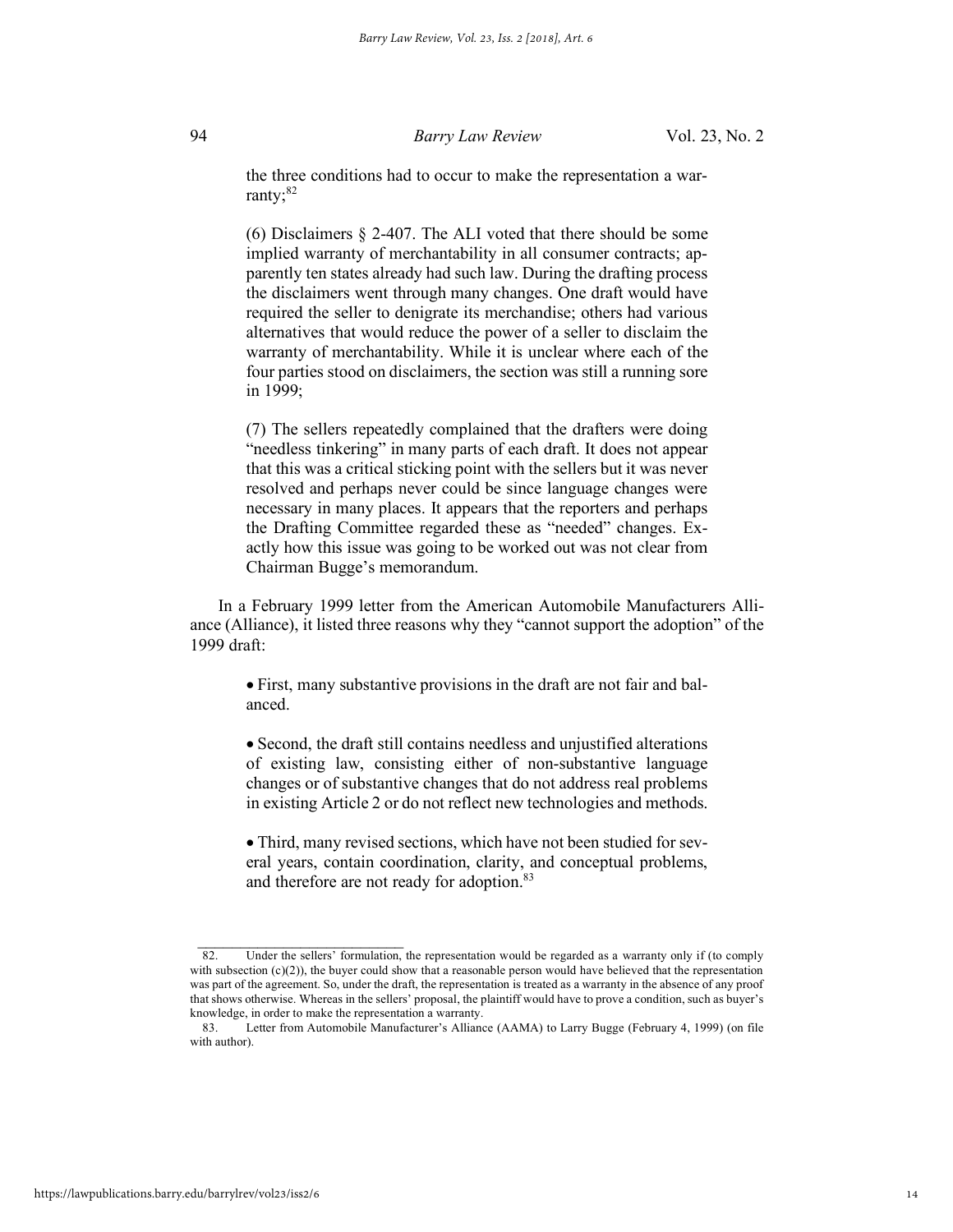Because it flatly states that the Alliance "cannot support the adoption of the draft,"<sup>84</sup> the letter's message is ominous, but their position may have changed after negotiation in Emeryville and later.

At the Conference's annual meeting in 1999, in the middle of the debate concerning the draft, there was a motion to remove  $\S$  2-105(b); the motion failed and (b) stayed in.<sup>85</sup> Later that day the leaders of the Commission reported that the revision of Article 2 had been withdrawn from consideration at the 1999 meeting because there was not "sufficient time" to complete the consideration of the draft.<sup>86</sup> The claim of insufficient time was widely viewed as false; most believed that the draft was pulled after the failure of the motion because the leaders believed that the language of  $\S$  2-105(b) would forestall wide enactment by the state legislatures.<sup>87</sup>

At the close of the last meeting session dealing with Article 2, Dick Speidel made a dramatic nonverbal resignation; as he and others left the dais, Dick gave the finger to the assembled members. We did not know it at the time, but the inclusion of subsection (b) was probably the end of the revision process.

After the 1999 meeting the Commission leaders reorganized the Drafting Committee to move it to the right toward the sellers' position and away from the consumers' position. Messrs. Bugge, Reitz and Langrock, all consumer advocates, were removed; Dick Speidel and Linda Rusch resigned;<sup>88</sup> Henry Gabriel was made the Reporter; Bill Henning was made the chairman;<sup>89</sup> and Neil Cohen of Brooklyn Law School and I were added. <sup>90</sup>

The first draft of the new reporter was issued in December 1999. Section 2-201, the statute of frauds, returns nearly to its 1990 form, but now excludes sales up to \$5,000 rather than \$500 that had appeared in 1990.<sup>91</sup> Section 2-202 also returns to its 1990 form but now includes a subsection (b) that merely elaborates on a former comment and makes clear what  $\S$  2-202 had always meant.<sup>92</sup> Section 2-207 continues the attempt to get the battle of forms right by expanding the section to apply to terms of all contracts as well as making revisions for clarity.<sup>93</sup> Unconscionability returns to  $\S$  2-302 and generally assumes its 1990 form.<sup>94</sup> Gone from it and the comments is

 $\mathcal{L}_\text{max}$ 

90. *Id.*

- <sup>92</sup>*. See* U.C.C. § 2-202 (Revision Draft December 1999).
- 93. *See* U.C.C. § 2-207 (Revision Draft December 1999).

<sup>84.</sup> *Id.*

<sup>85.</sup> *Uniform Commercial Code Revised Article 2, Sales: Proceedings in the Comm. of the Whole of the Nat'l Conference of Comm'rs on Unif. State Laws*, 4th Sess. 82 (1999).

<sup>86.</sup> *See* Speidel, *supra* note 38, at 611 n.17.

<sup>87.</sup> Speidel, *supra* note 38, at 611 n.17.

<sup>88.</sup> Speidel, *supra* note 38, at 611–12 (discussing resignation of Speidel & Rusch and reconstitution of drafting committee). *See also* Linda J. Rusch, *A History and Perspective of Revised Article 2: The Never Ending Saga of A Search for Balance*, 52 SMU L. REV. 1683, 1715 n. a1 (1999).

<sup>89.</sup> Press Release, NCCUSL and ALI, ALI and NCCUSL Announce New Drafting Committee for UCC Articles 2 and 2A (Aug. 18, 1999) (available at www.uniformlaws.org/Shared/pressreleases/ucc2a2.pdf) (announcing new drafting committee members).

<sup>91.</sup> *See* U.C.C. § 2-201 (Revision Draft December 1999).

<sup>94.</sup> *See* U.C.C. § 2-302 (Revision Draft December 1999).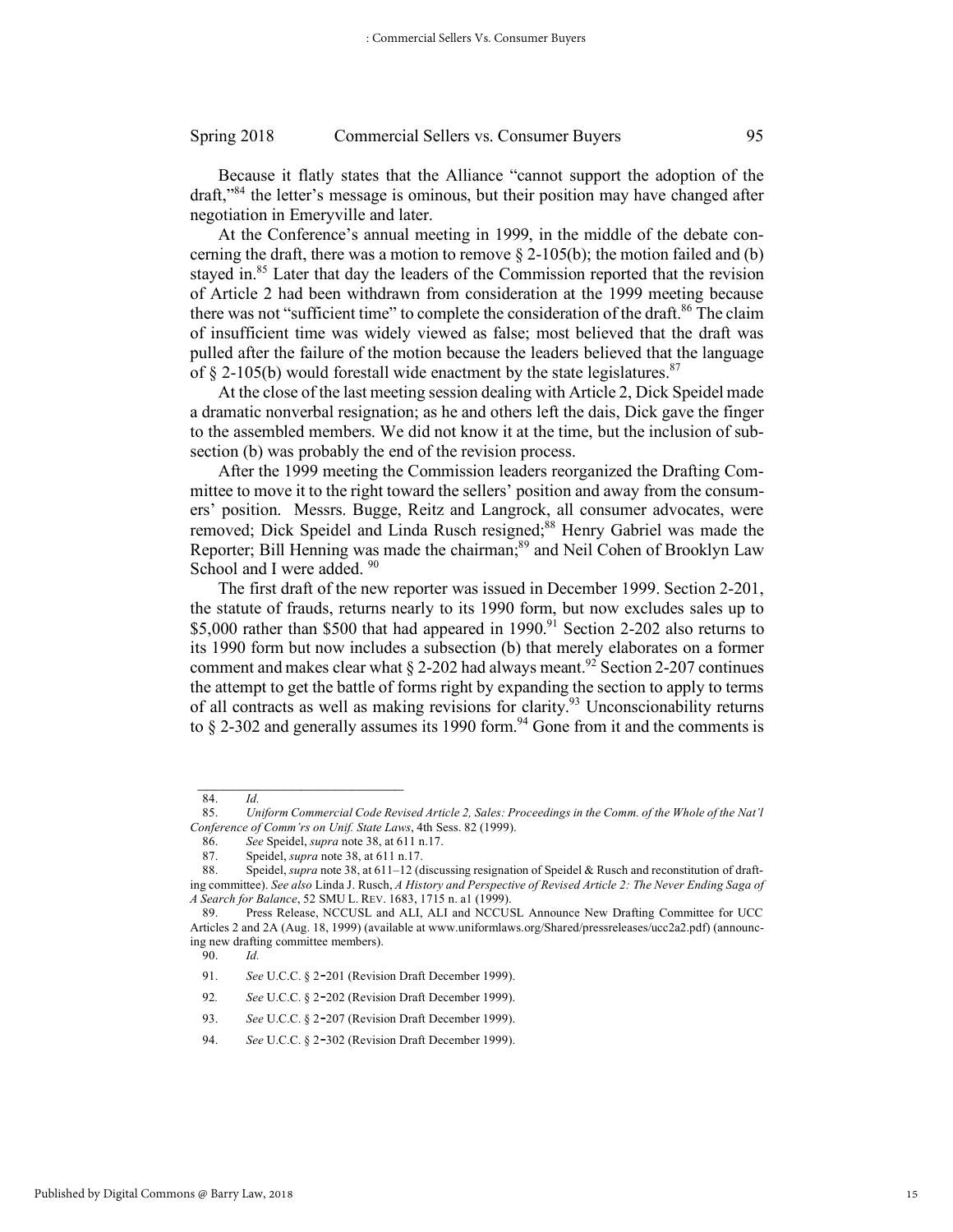even a whisper of the troublesome  $\S 2\n-105(b)-(c)$  from the unconscionability rule in the summer 1999 draft. $95$ 

If the draft, which had already been approved by the  $ALL<sup>96</sup>$  had not been pulled from the Commission's agenda in July 1999, and had been approved by the Commission, what would have happened? It seems likely that the sellers and their fellow travelers (e.g., General Electric and the National Association of Manufacturers) would have opposed the adoption in the state legislatures. That draft would still have contained the noxious  $\S 2-105(b)$ , and it would have also contained other irritants in the form of "needless tinkering" and the sellers' seven points on which there had been no conclusive deal.

#### **THE LAME DUCKS OF THE POST 1999 ERA**

With the appointment of two new more conservative members and the removal of Dick Speidel and four others thought to favor the consumers' position, the leaders of the Commission thought that finally they had a Drafting Committee and a reporter that would produce a draft that could earn the approval of the state legislatures. They were mistaken. Although the new Drafting Committee produced a final draft in 2003 and successfully procured the approval of the ALI and the Commission, it was never adopted by a single state.<sup>97</sup> In  $2011$ , the Commission withdrew the Revision from the list of active bills.<sup>98</sup> After nearly 23 years, the project was dead.

During the Article 2 revision process, a special committee had been assigned to identify areas that should be modified in Articles 2 and 2A in order to address computer software transactions.<sup>99</sup> In 1999, it was announced that computer software transactions would not be covered by the UCC, and the Commission "instead would promulgate a freestanding Uniform Computer Information Transactions Act (UCITA)."100 Although UCITA was approved by the Commission in 1999 (and updated in 2002), it faced heavy criticism from many sides and was ultimately adopted by only two states.<sup>101</sup> The uncertainty and controversy surrounding UCITA increased concerns about whether information transactions would fall within the scope of Article 2, and revised Article 2 failed to provide a solution.<sup>102</sup>

 $\frac{1}{2}$  ,  $\frac{1}{2}$  ,  $\frac{1}{2}$  ,  $\frac{1}{2}$  ,  $\frac{1}{2}$  ,  $\frac{1}{2}$  ,  $\frac{1}{2}$  ,  $\frac{1}{2}$  ,  $\frac{1}{2}$  ,  $\frac{1}{2}$  ,  $\frac{1}{2}$  ,  $\frac{1}{2}$  ,  $\frac{1}{2}$  ,  $\frac{1}{2}$  ,  $\frac{1}{2}$  ,  $\frac{1}{2}$  ,  $\frac{1}{2}$  ,  $\frac{1}{2}$  ,  $\frac{1$ 

<sup>95.</sup> *Id.*; *see also* U.C.C. § 2-105(b), (c) (Revision Draft July 1999).

<sup>96.</sup> *See* Speidel, *supra* note 38, at 611.

<sup>97.</sup> Memorandum from the Permanent Editorial Bd. for the Unif. Commercial Code to the Uniform Law Commission and American Law Institute (May 16, 2011) (available at http://entrepreneur.typepad.com/files/article-2-and-2a-memo.pdf) (Recommendation to Withdraw the 2003 Amendments to UCC Articles 2 and 2A from the Official Text of the Uniform Commercial Code).

<sup>98.</sup> *Id.*

<sup>99.</sup> William H. Henning, *Amended Article 2: What Went Wrong*, 11 DUQ. BUS. L.J. 131, 134 (2009).

<sup>100.</sup> *Id.* at 135.

<sup>101.</sup> Michael L. Rustad & Maria Vittoria Onufrio, *The Exportability of the Principles of Software: Lost in Translation?*, 2 HASTINGS SCI. & TECH. L.J. 25, 37-39 (2010); *see also* Nim Razook, *The Politics and Promise of UCITA*, 36 CREIGHTON L. REV. 643, 656 (2003).

<sup>102.</sup> *See, e.g.*, Henning, *supra* note 99, at 138 ("the failure to resolve the issues made amended Article 2 unacceptable"). *See also* David Frisch, *Amended U.C.C. Article 2 as Code Commentary*, 11 DUQ. BUS. L.J. 175, 185 n.4 (2009) ("…it is not surprising that states already weary from their recent battles with UCITA's supporters and detractors, would hesitate to once again confront the issues generated by new economy products.").